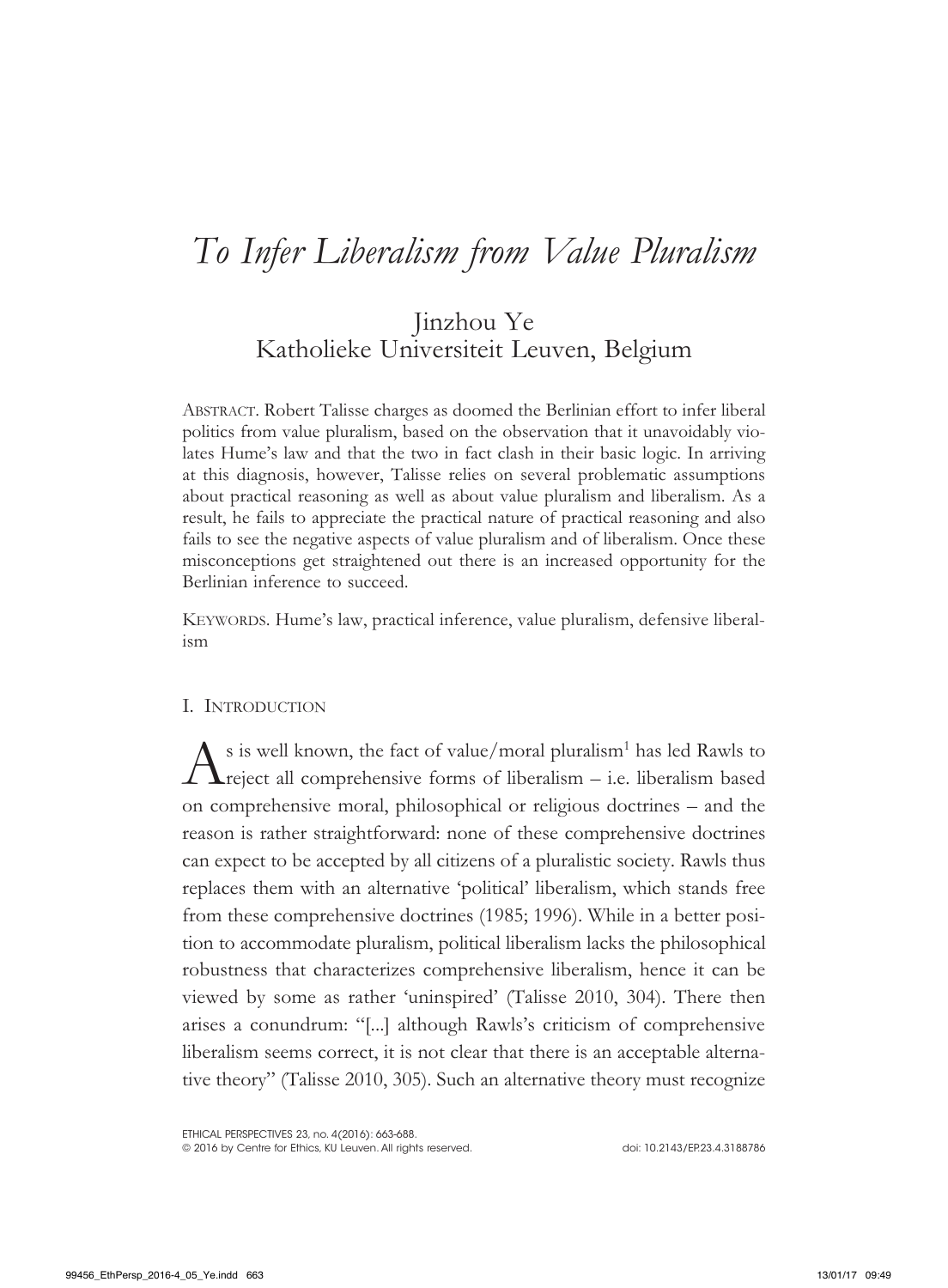the truth and reasonableness of pluralism on the one hand and defend liberal politics in a robust, i.e. comprehensive manner on the other. Liberal pluralism<sup>2</sup> advocated by Isaiah Berlin and some of his followers provides exactly such an alternative to Rawlsian political liberalism. To be precise, liberal pluralists seek to infer liberal politics from value pluralism. This can evidently be a source of great relief for those trapped in the Rawlsian conundrum.

This Berlinian inference, however, is diagnosed by some critics as utterly impossible since no necessary connection exists between value pluralism and liberalism.3 Whereas value pluralism is a 'factual' description of our life world, liberalism is, by contrast, a 'normative' prescription on how this life world should be politically arranged. As a result, value pluralism is "prescriptively barren" (Talisse  $2012$ , 29) and no necessary – i.e. logical – connection exists between the two. At best there can be a psychological connection between them (Talisse 2010, 309). Circularity of argument naturally ensues, i.e. the Berlinian inference unavoidably "[...] embed[s] in its premises a liberal conception of [state] legitimacy" before moving towards the liberal conclusion (Talisse 2010, 309; 313). This result is unsurprising, since value pluralism is, as a matter of fact, "[...] a false friend to liberalism." Whereas the latter needs to appeal to some "first virtue of social institutions" the former rejects any comprehensive rankordering of values (Talisse 2010, 307-308; 320). Consequently, any attempt to infer liberal politics from value pluralism is "doomed from the start" (Talisse 2010, 320).

These objections to the Berlinian inference are shared by many critics, yet Talisse provides the most explicit and most meticulous presentation thereof. Besides criticizing particular attempts to implement the Berlinian inference, Talisse also tries to provide a sweeping, philosophical refutation of the whole project. He expects to demonstrate that (i) its basic methodology is mistaken and (ii) its premise and conclusion clash in the first place. If he can succeed in this endeavour, there is no prospect for any future attempt to infer liberalism from value pluralism. The Rawlsian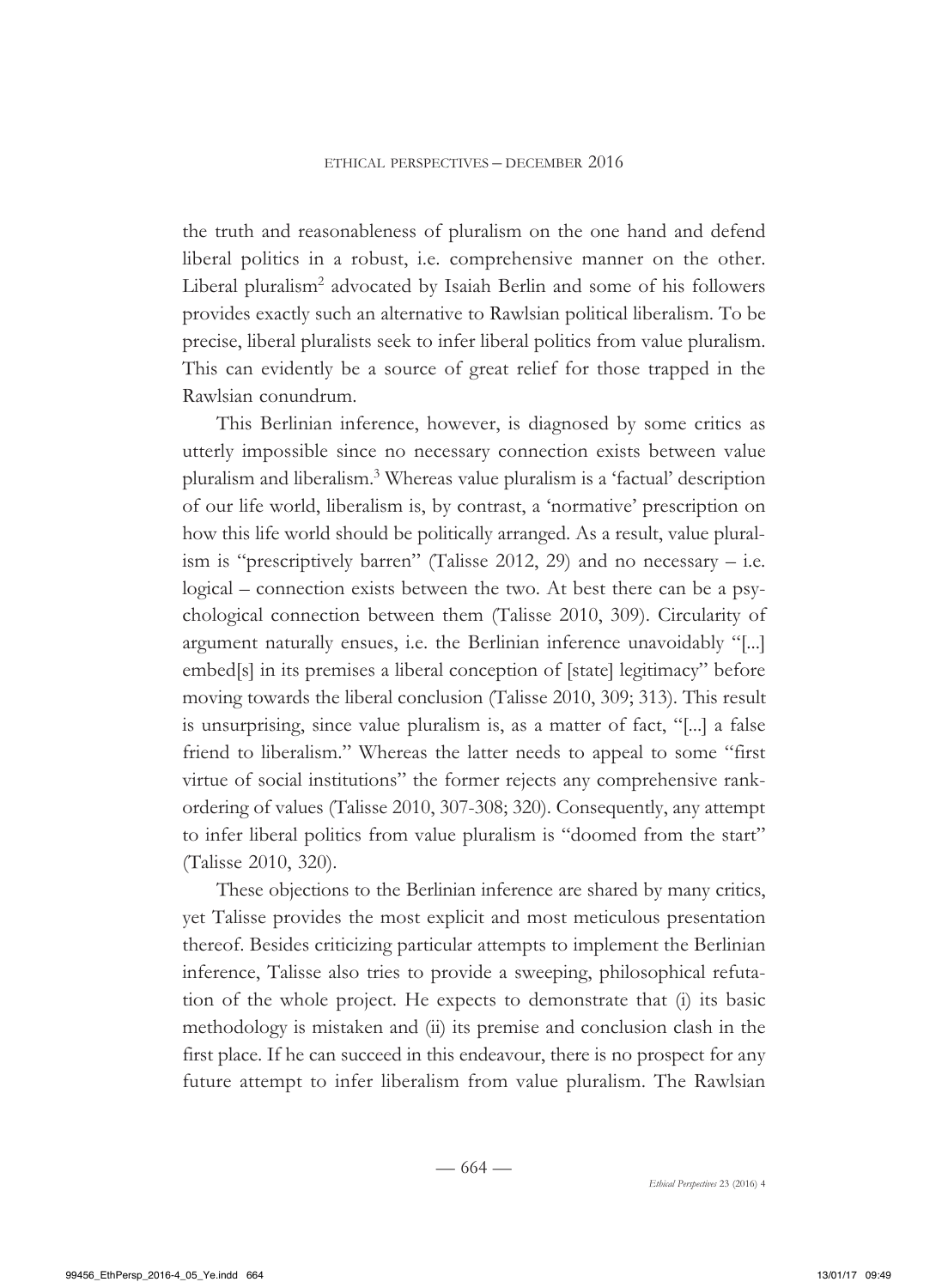conundrum will thus continue to haunt. This, of course, is very bad news for those trapped in it. If they want to break away from it, they have firstly to engage and refute Talisse's seemingly devastating challenge. This article aims to provide such a rebuttal. I want to show that the Berlinian inference, or at least some variation of it, can survive Talisse's attack. Consequently, this inference becomes at least partially defensible.

Talisse's objection to the Berlinian inference consists mainly of the following diagnoses: (i) it unavoidably violates Hume's law (commits the is-ought error) (2010, 309; 313; 318-319), (ii) its argument is circular in nature (2010, 309; 313), and (iii) value pluralism and liberalism are in fact "false friend[s]", i.e. they clash with each other in their basic logic (2010, 307-308). These diagnoses are closely related to each other: (i) provides the basis for (ii) while (iii) offers an additional explanation for (i) and adds extra weight to the overall objection.

The violation of Hume's law is unavoidable (i) since value pluralism and liberalism belong to two categorically different domains, the former descriptive, the latter prescriptive. According to Hume's law it is impossible to close the gap between these two categories. There is no 'ought' that singularly corresponds to any particular 'is'. Instead, an 'is' can be consistent with many different 'oughts'. In our present case "[value] pluralism is consistent with a range of political orders, not only liberal ones" (Talisse 2010, 310). There is hence no necessary – i.e. logical – connection between the two; at best some psychological connection may be found. In the end, value pluralism proves merely a "bystander" to liberalism (Arneson 2009, 939).

Circularity in argument (ii) ensues as a natural consequence of this gap. As value pluralism is compatible with many different political orders, Berlinian liberal pluralists have to embed "characteristically liberal conception[s]" (Talisse 2010, 309) into the premises of their 'inference' of liberalism. Those who do not already have these commitments can see value pluralism in totally different lights. A Stalinist regime, for instance, can regard the fact of pluralism as necessitating not liberal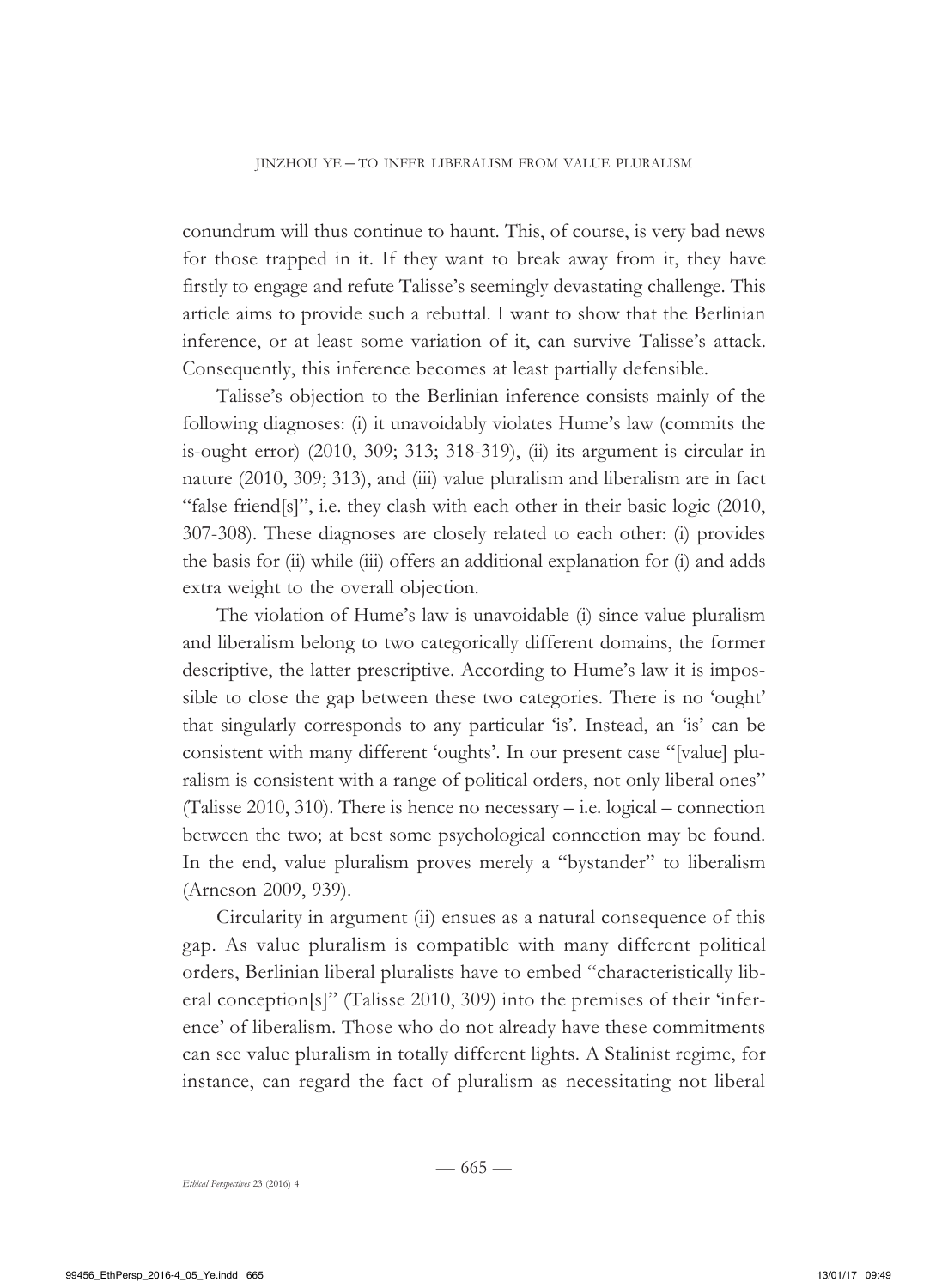but illiberal politics, because in its view a liberal political order would induce many great evils under the condition of pluralism (Arneson 2009, 932).

The clash between value pluralism and liberalism (iii) provides an additional explanation of the gap between them (i). Liberalism typically elevates some core value like liberty, autonomy, or justice, granting it lexical priority to other values (Talisse 2010, 307); and this is at odds with the central tenet of value pluralism, i.e. its firm resistance against any such rank-ordering. With this deep conflict in their basic logic they can hardly make a "lovely couple" (Talisse 2010, 306). As an instance of this clash, a sharp contrast exists between their permitted ranges of ways of life: "[...] certain kinds of good lives cannot be realized within a liberal state, and those who aim to live a life of that sort would be justified in supporting an illiberal political order" (Talisse 2010, 307).

In arriving at these diagnoses Talisse makes use of several obvious but crucial assumptions: (a) the gap between fact and value is strictly unbridgeable, (b) value pluralism is a strictly value-free, descriptive fact, and (c) liberalism is a strictly fact-insensitive, normative commitment. These assumptions are rather straightforward, given that Talisse's objection ultimately relies on the rigidity of Hume's law: (a) stands for Hume's law itself, while (b) and (c) qualify liberalism and value pluralism as an appropriate pair of 'fact' and 'value' for the law to apply. Two extra, less obvious assumptions are also at work: (d) liberalism is necessarily of the kind that entrenches some core value as lexically prior and is therefore restrictive on the permissible range of ways of life, and (e) value pluralism necessarily stands for an unrestrained, radical doctrine, i.e. as extensible to or at least close to relativism.<sup>4</sup> As will soon become clear (d) and (e) are indispensable for the diagnosis of value pluralism as liberalism's false friend. This diagnosis, in turn, helps to substantiate the alleged gap between them (i).

Clearly, Talisse takes the above assumptions as obvious and uncontroversial since he provides no explicit demonstration of their validity.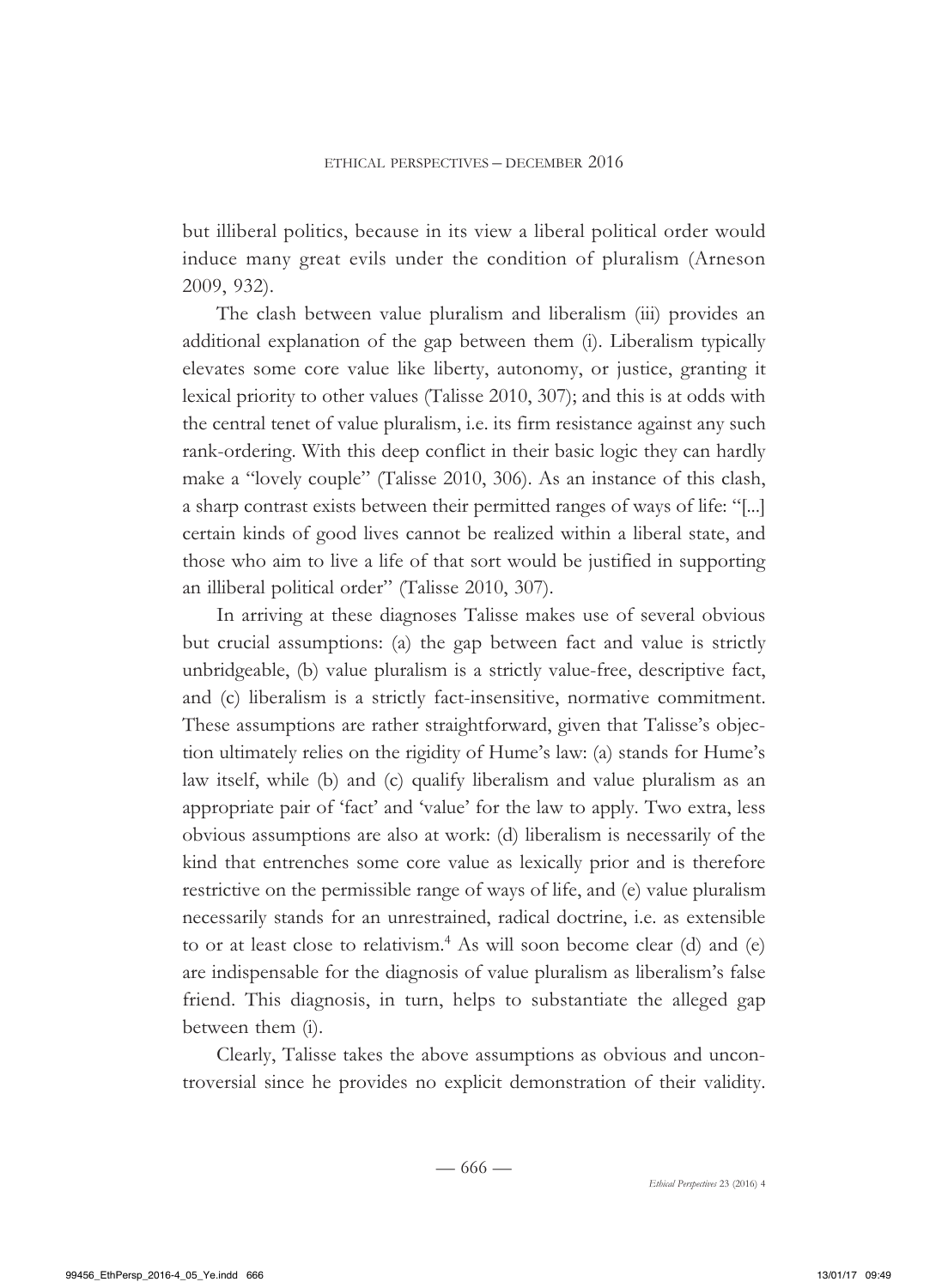The problem is that upon close scrutiny each of them turns out to be problematic. When unpacked, they reveal that Talisse fails to understand practical inference properly and seriously misunderstands the nature of value pluralism and liberalism. As Talisse puts so much emphasis on necessary/logical connection between premise and conclusion in practical reasoning, he neglects its 'practical' nature.<sup>5</sup> Relatedly, as he understands value pluralism and liberalism exclusively in the positive/offensive light he unduly neglects their negative/defensive aspects. Since these misconceptions are not uncommon among critics of the Berlinian inference, and given their grounding significance to this inference, they merit close scrutiny.

Section II engages assumption (a) to expose the problem of uncritically using Hume's law to assess practical reasoning. That Hume's law can be a general norm of practical reasoning is difficult to establish. Even if it can be such a general norm it remains unclear if it can legitimately apply to the Berlinian inference. Section III thus examines assumptions (b) and (c) to see whether value pluralism and liberalism indeed form an appropriate pair of fact and value to which Hume's law can apply. It turns out that value pluralism is not normatively trivial nor is liberalism factinsensitive. As a result, they are not separated by any unbridgeable gap. Section IV engages assumptions (d) and (e) to examine Talisse's third charge, namely that value pluralism clashes with liberalism in its basic logic. Understood properly, value pluralism is a restrained rather than radical thesis, hence it permits only a restrained rather than unlimited range of ways of life; the liberal order, on the other hand, can be defensive rather than offensive in nature, hence it can permit a rather wide range of ways of life. The contrast between the two is thus diminished on this front. More importantly, defensive liberalism needs not to elevate any value to lexical priority, hence not contradicting value pluralism. This is sufficient to negatively refute Talisse's attack on the Berlinian inference; to positively make its case, however, more needs to be said. Section V thus explicitates one distinctive strategy to carry out the Berlinian inference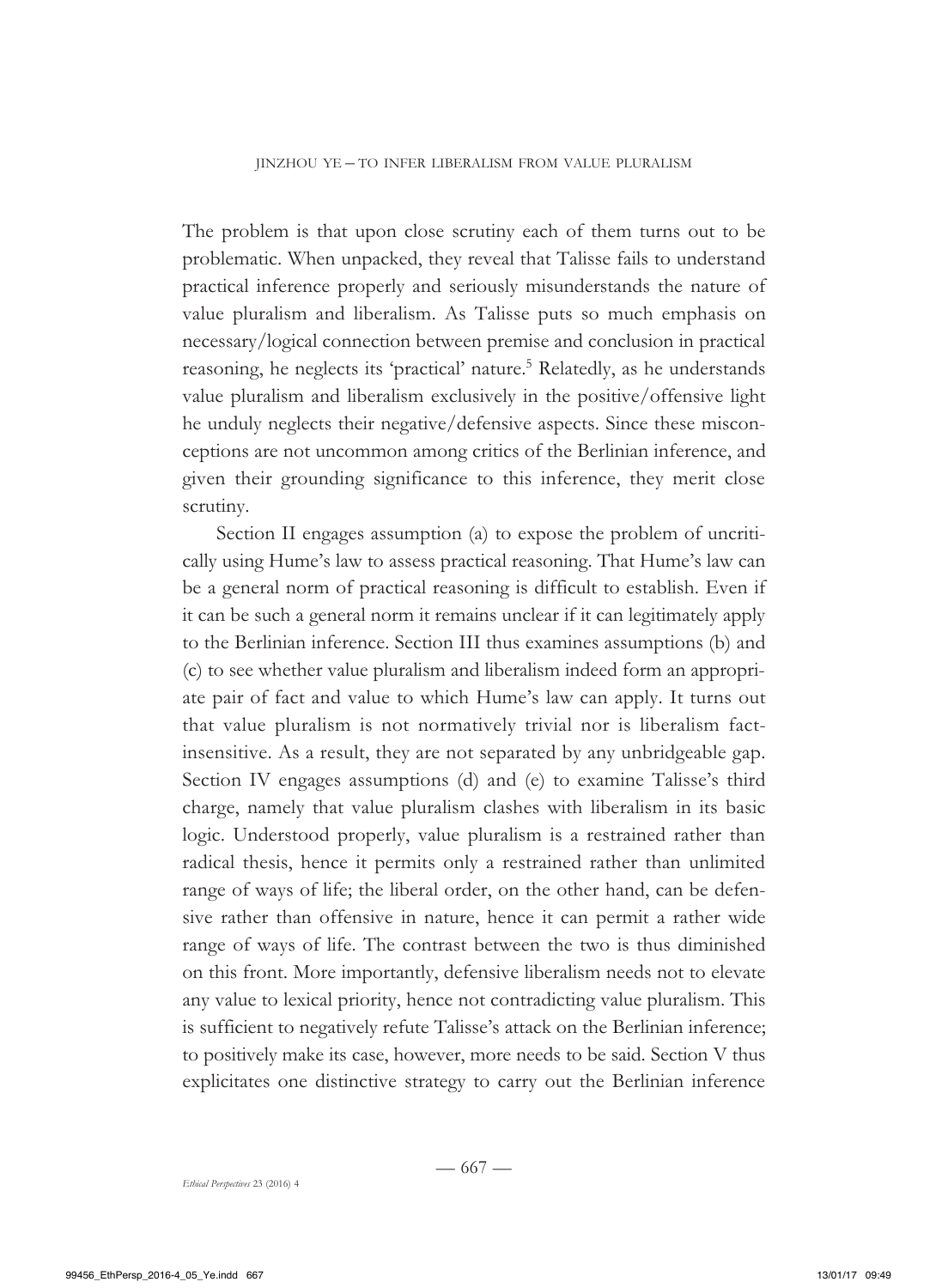that is nonetheless not well understood. With the basic norm of practical reasoning and the nature of value pluralism and liberalism clarified above, this negative and practical strategy can provide a vigorous defence for the Berlinian inference.

### II. Hume's Law and Practical Inference

Hume's law occupies a central place in Talisse's challenge to the Berlinian inference. Despite its other complexities, this law offers a simple message: it is impossible to establish a necessary, i.e. logical connection between fact and value, no matter how intuitive this connection may appear. Although this law is widely taken for granted, it is not uncontroversial upon close scrutiny.<sup>6</sup> But even if it is indeed a legitimate norm of practical reasoning, it remains unclear whether it can apply to the particular case of the Berlinian inference. Without sufficiently demonstrating this applicability, Talisse's claim that it violates Hume's law is precarious.

To decide the validity of Hume's law and its scope of application, we can start with a concrete case of practical reasoning. Imagine, for instance, that you are walking by a pond and see a child drowning in it; imagine also that you are the only passer-by and you can swim, what is your response? You will feel – supposing you are normal and sensible – naturally obliged to go to the child's rescue. A case of practical reasoning is now complete: starting with a descriptive fact (of the drowning child) you arrive at a normative conclusion (that you ought to rescue the child). Intuitively we find this inference sound, but clearly it violates Hume's law since it amounts to a jump from 'is' to 'ought'. Something must be wrong. But is it our intuition, or Hume's law?

Let us first look at Hume's law. Although seemingly counterintuitive, it reveals some important but often obscured features of our practical reasoning. In the above case, for instance, the conclusion (ought) is not, strictly speaking, necessitated by the premise (is). The same premise is, as a matter of fact, 'logically' consistent with many different conclusions.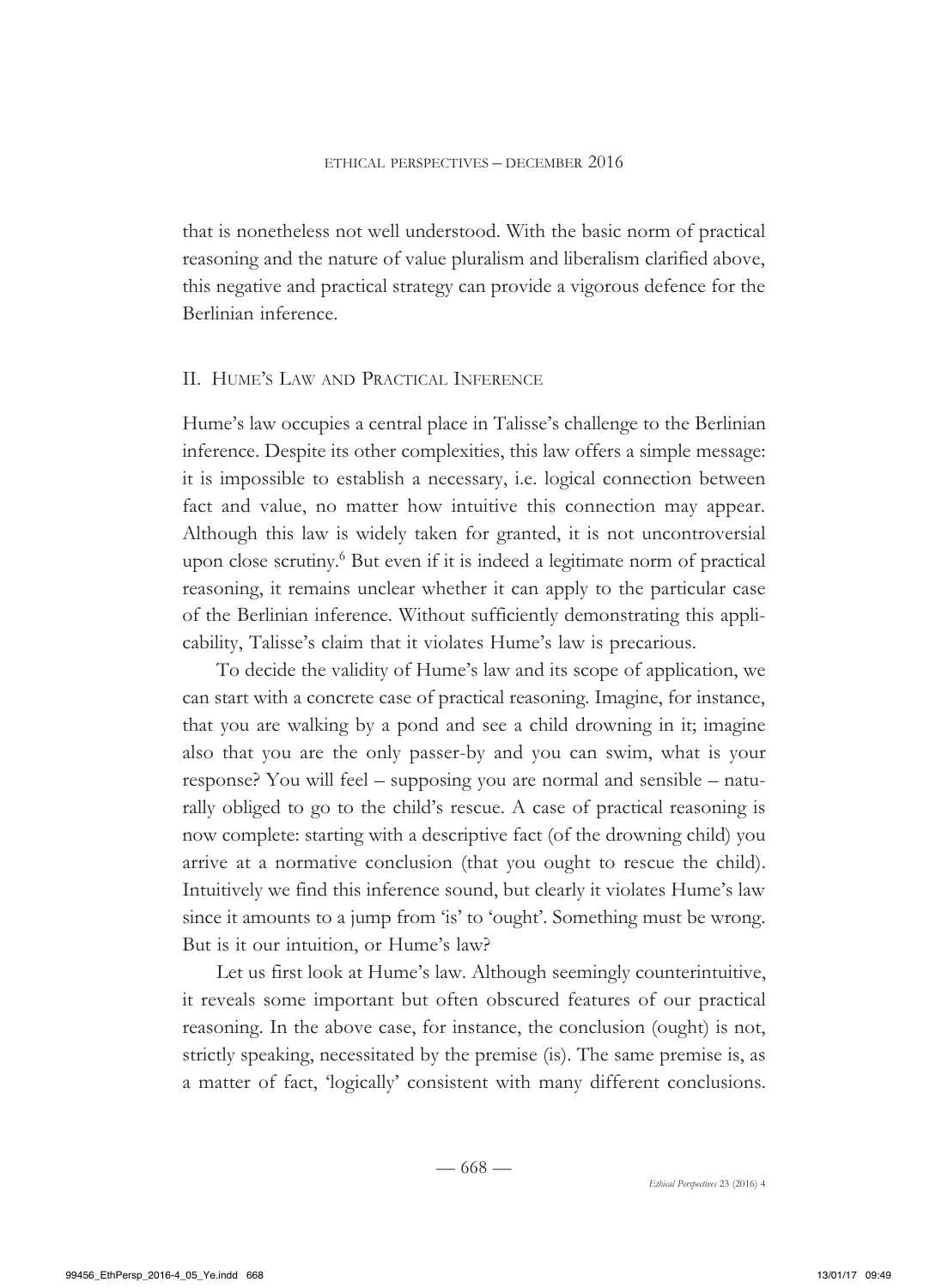Besides the option to rescue the child, it is also consistent with the option (i) to neglect the fact of the drowning child and simply walk away, or even (ii) to throw some stones at the child, accelerating the drowning, etc. The mere fact of a drowning child, it turns out, does not bind us to any particular course of action. Hume's law thus highlights the 'logical' gap between the premise and conclusion of practical reasoning.

How should we deal with this logical gap? Should the felt obligation (to go to the child's rescue) be denied validity in the presence of other logically consistent options, or should we grant all these options equal (in)validity? As any sensible human being can testify, only one option, i.e. to rescue the child, is morally acceptable; all the other options, even as mere thought, deeply disturb our moral conscience. The question is, again, why do we feel disturbed by these options? There is, after all, no 'logical' connection between them and our sensing them as disturbing. The answer lies clearly not in logic; instead it is our moral psychological makeup that 'translates' the thought of these options into disturbances in our moral conscience. Going back to our initial case, it is also our moral psychology that translates the fact of a drowning child into our felt obligation toward the child's rescue. In this way we have made a practical inference via the mediation of our (moral) psychology.

Although intuitively sound, psychologically mediated inference may reflect our "immaturity of everyday practical reasoning" (Talisse 2011, 95). But is it indeed immature? Caution is surely a much-needed virtue in making important decisions. The question is, however, is logic the only or the single most important criterion in deciding the soundness of practical reasoning? The mere observation that facts can be taken as of (no) value recommends answering in the negative. As purposeful human agents we can 'construct' values from facts and this ability to construct values is crucial for our practical life. In typical cases of practical reasoning, we evaluate possible outcomes of (in)actions based on facts we are faced with. This is to say that we attribute values to (estimated) states of affairs, as worthwhile (or not) or as detestable (or not), etc.<sup>7</sup> With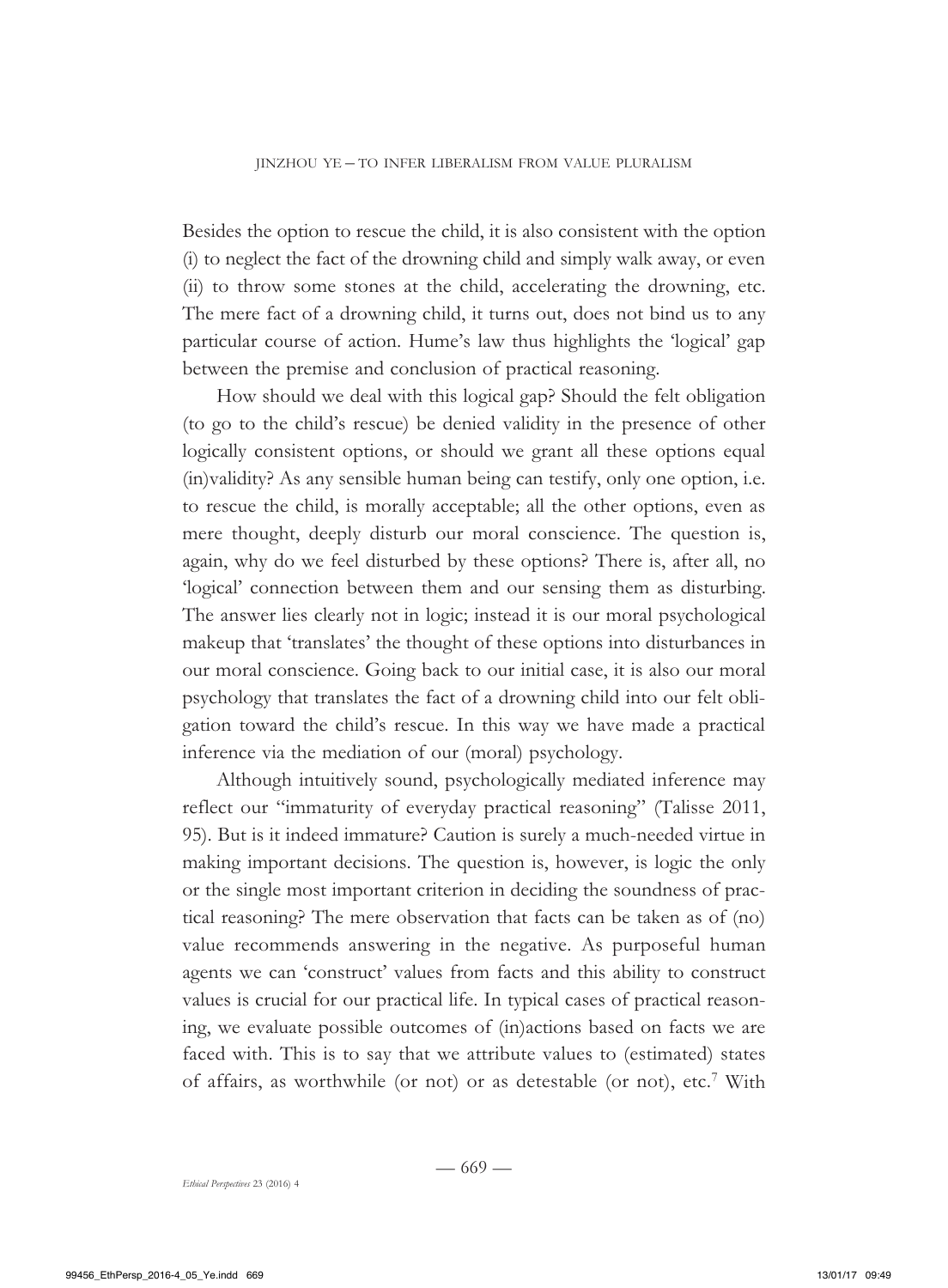this act of evaluation, the gap between fact and value is thus removed, at least within our internal perspectives. In this process it is our purposeful human agency instead of logic that serves to bind fact and value together.

The fact that we all possess purposeful human agency may help us break away from the straightjacket of Hume's law. To see this, we need to introduce an internalist methodology according to which 'ought' can be inferred from 'is' when we take the 'is' as the whole 'structured context' rather than any particular fact within it.<sup>8</sup> When this structured context meets certain requirements: (i) it is definitely structured, i.e. it leaves no more than one course of action as viable, and (ii) it allows no more than one interpretation<sup>9</sup>, it is believed that one single 'ought' is necessitated by the context. Following this methodology, Gewirth selects our generic human agency as the 'structured context' and seeks to derive from it the obligation to respect others' freedom (1973). Clearly this structured context meets the above requirements: as a 'generic' context, it is both singular and definitely structured, i.e. it leaves no access to alternative contexts (except via death) and it leaves no option other than generic freedom (in order to act at all). In this way, Gewirth claims to have broken Hume's law.

In short, his argument proceeds in three steps: $10$ 

- 1. An agent A does X for purpose E. The agent necessarily regards his purpose as good. He necessarily regards his freedom as also good.
- 2. He necessarily thinks of himself as having a right to freedom.
- 3. To be logically consistent, he must think of all persons as having a right to freedom. Therefore, he is logically required to conclude that he ought not to interfere with the freedom of others (Allen 1982, 214).

It is not difficult to notice that this argument proceeds exclusively within the agent's first person perspective. As a result, it establishes at best a subjective instead of objective obligation. An objective obligation is an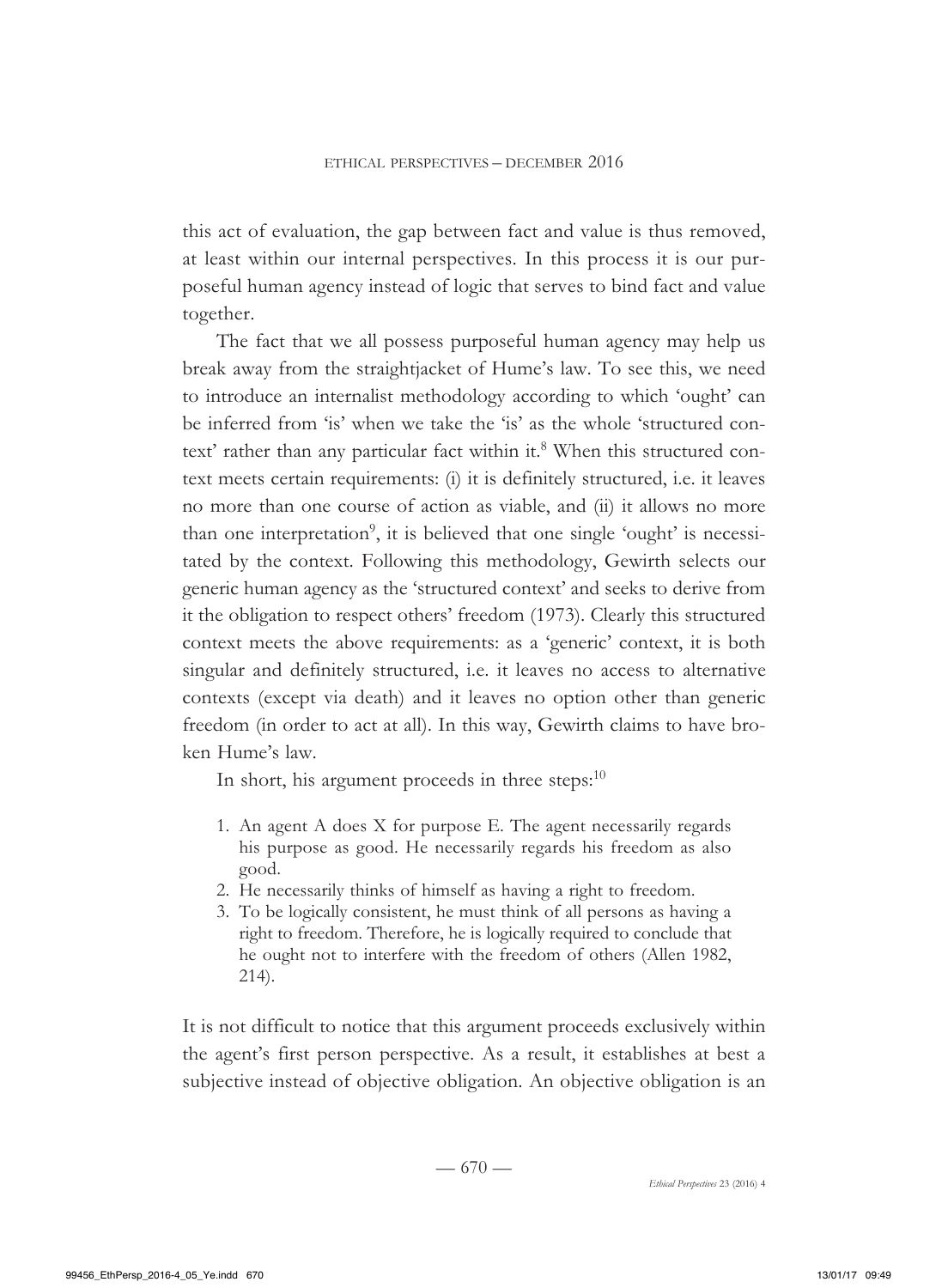obligation that one not only subjectively accepts but also objectively has (Allen 1982, 222). Hence, to really bridge the gap between fact and value Gewirth's argument is still incomplete, but this is only a minor problem for us. What is more important is its emphatic stress on logical necessities. Gewirth makes repeated use of notions like 'necessarily' (i, ii) and 'logically consistent' (iii), which make the argument seemingly meet the logical rigor required by Hume's law. Gewirth believes that he has rigorously established several necessary connections, i.e. logic connections. But this is an illusion. The necessity of a right to freedom (ii), for instance, cannot be derived via logic alone from the fact that the agent regards freedom as good (i). The notion of right is meaningful only within certain types of moral/political community of which the agent is a member. As this matter is rather complex it merits separate treatment. For now it suffices to note that logic says nothing about the shape of this community. This is also the case with the other seemingly 'logical necessities' in Gewirth's argument.

All these seemingly logical necessities, however, ultimately feed upon non-logical considerations. The necessity of freedom for a purposeful agent, for instance, cannot be established without consulting his or her underlying intention/end to maintain his or her status as purposeful human agent. The necessity of granting others equal rights, similarly, requires his or her intention/end to regard others as his or her equals to be established. Without these underlying intentions/ends, the alleged necessities cannot be established. To explain: strictly speaking, a logical gap exists between having a purpose and regarding freedom as necessary. Admittedly, in order for some purpose to be meaningful and to be realized the agent should possess freedom (in order to act at all), but this is not a matter of logic. Having a purpose is no 'logical' equivalent to having this purpose realized. Instead it is active human agency – essentially the intention to realize purposes – that serves to connect the two. Similarly, it is not a matter of logical consistency that we grant others equal moral/political status; instead it is the result of our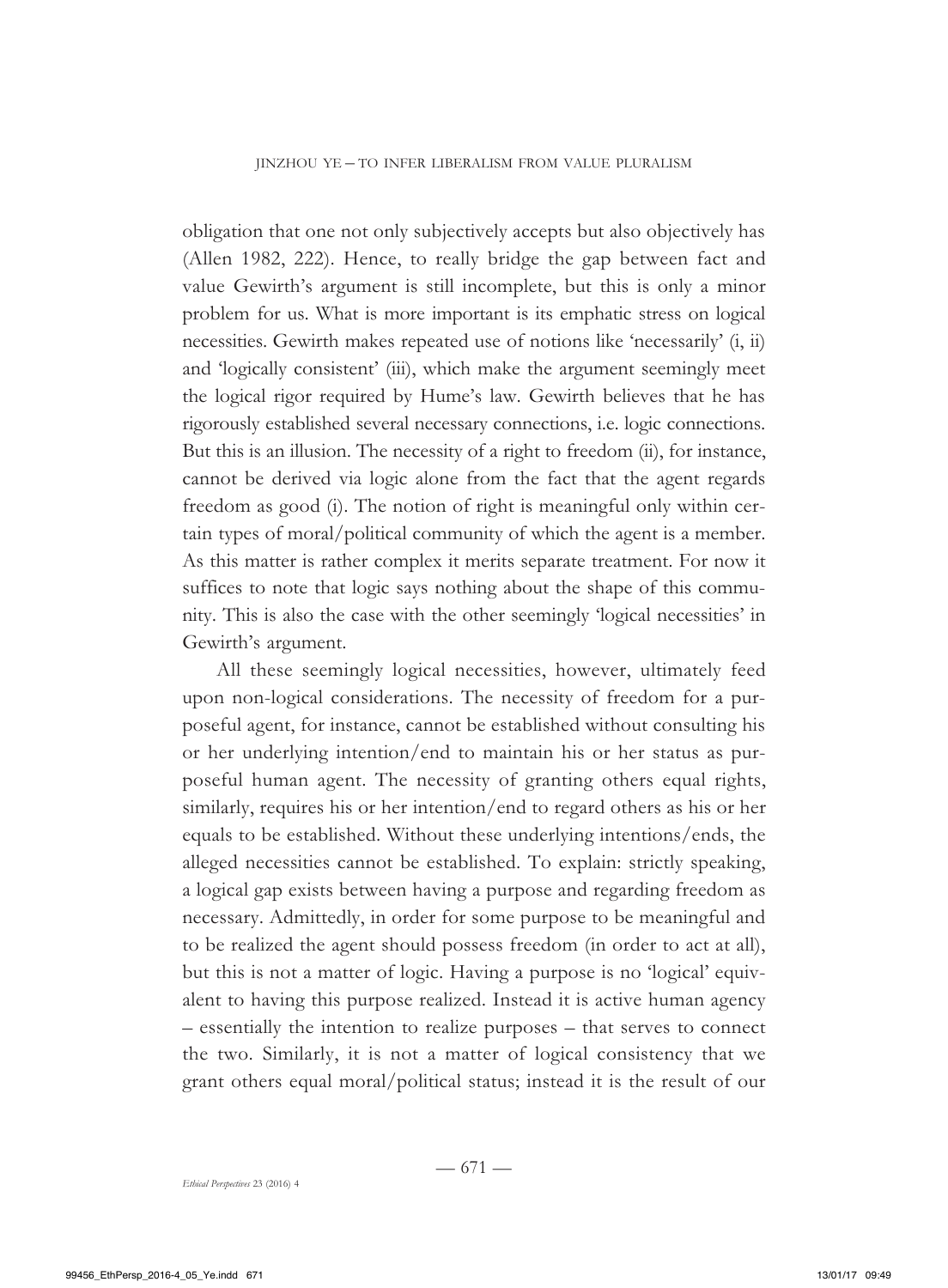intention/end to establish and maintain certain (egalitarian) moral/ political community in which we expect to be members. As a result, Gewirth's rather limited (subjective) inference of 'ought' from 'is' still fails in the strict, i.e. logical, sense.

What should we learn from this failure? After all, Gewirth's argument captures some of our deepest moral intuitions, e.g. that we intuitively tend to maintain our status as purposeful agents and to treat others as equals. Similarly, in our initial case of the drowning child another deep moral intuition is present, namely that we intend to maintain our status as sensible, responsible human beings. Although these intuitions are rarely challenged, they are not logical necessities in nature. Those who regard human beings as passive recipients of divine will or those who regard human society as inherently hierarchical, for instance, may have different opinions about them. Gewirth's failure reminds us of the insufficiency of our moral intuitions in the face of Hume's law. As we are generally driven by these deep intuitions, we then need to know if our reliance on them is problematic, or alternatively, if Hume's law is an illegitimate norm of our practical reasoning.

Suppose that some 'ought' can indeed be inferred from 'is' in line with Hume's law. This is to say that in the course of inferring the 'ought' no intention/end is ever consulted. It then represents a categorical 'ought', in contrast to a hypothetical one, the inference of which, as repeatedly observed above, relies on some underlying intention/end of the agent. The empirical question is: is our practical reasoning generally directed at categorical 'oughts' or at hypothetical 'oughts'? To answer this question, we need to first decide if any categorical 'ought' exists, but this is a difficult matter and it is beyond the scope of the present article. It suffices for us to note that most of our actual practical reasoning involves hypothetical 'oughts', in the inference of which we typically look for the best means to secure or promote the end in question. The assessment of practical reasoning, it now becomes clear, is better conducted if we focus on the relation between the underlying end and the recommended means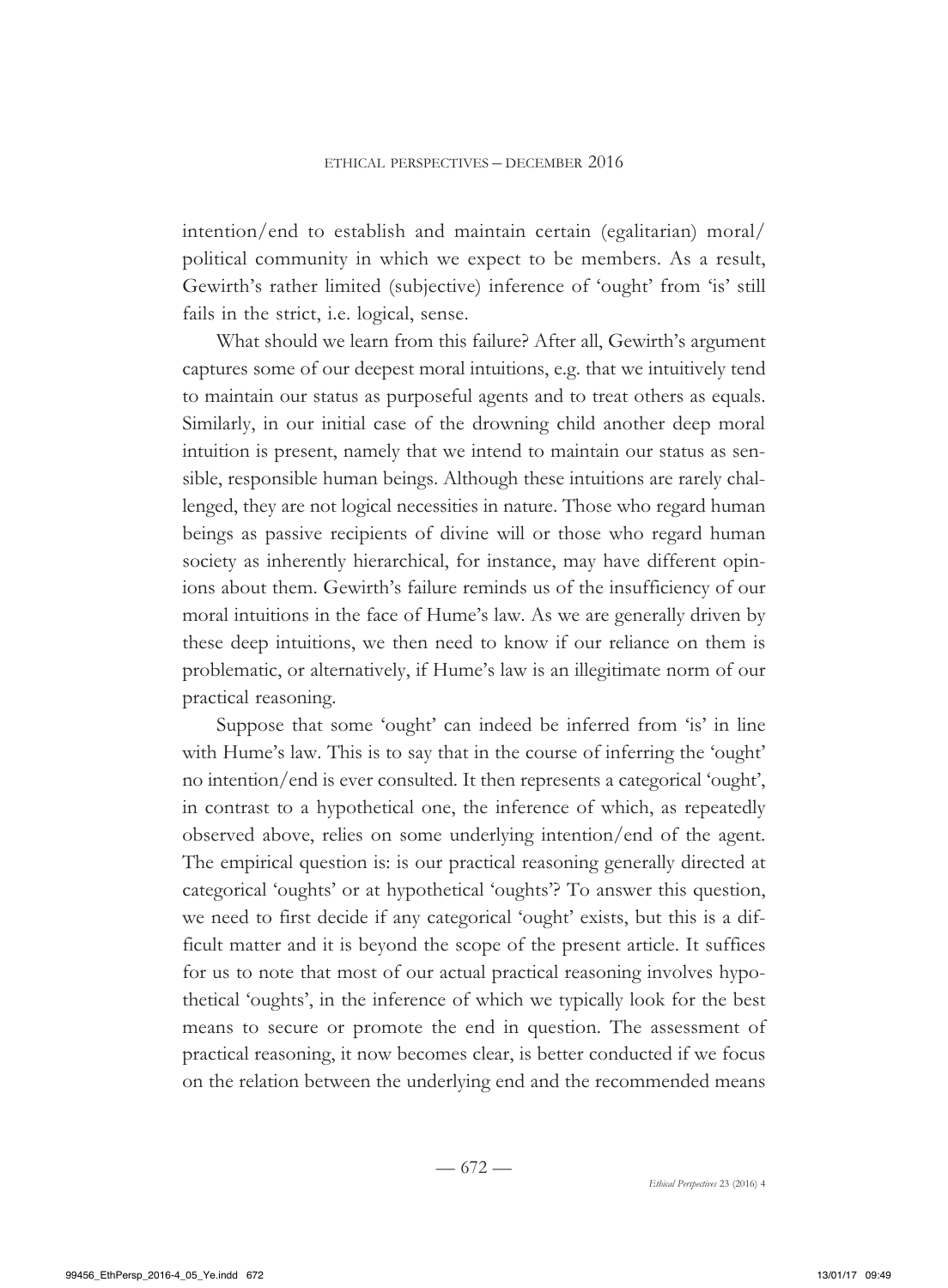for its protection or promotion. Fixation on the 'logical' relation between 'is' and 'ought' reveals little if anything. Hume's law, with its exclusive focus on this logical connection, becomes irrelevant for most of our practical reasoning.

This being said, determined defenders of Hume's law can appear rather absurd in their insistence on the logical gap between fact and value. Talisse, for instance, although conceding that a pluralist's goods may be "[...] most easily achieved or most securely enjoyed in a liberal society," still stresses the lack of (logical) "*derivation* of liberal commitments from value pluralism" (2010, 310; italics original). In doing so, he literally asks the absurd question: "why the best?" Although not an unintelligible question for logicians, it has little meaning for purposeful human agents who are concerned with the realization of their ends.

Now it is clear that although Hume's law may be strict and rigid as a logical norm it does not bind practical inferences indiscriminately. It becomes simply irrelevant when practical reasoning takes the shape of inferring hypothetical 'oughts', i.e. recommending the best means to secure or further certain underlying ends. Since certain core ends are indispensable we can safely omit them in inferring hypothetical 'oughts'. From outside it may seem that inference from fact to value is possible. This may be the paradigmatic case of practical inference that attracts critics carrying the flag of Hume's law. But even this case of practical inference is not directed at any categorical 'ought' but instead only at some hypothetical 'ought'. As a result, Hume's law is beside the point in most cases of practical reasoning, since in real life it is rarely if ever directed at categorical 'oughts'.

With the straightjacket of Hume's law thus relaxed, we can see why it presents no trouble to the Berlinian inference. To begin with, we should note that liberalism issues only a hypothetical rather than categorical obligation for the state, namely its authority depends on the latter's ends, most importantly, its aspiration to be legitimate. With some such ends given, if it can be proved that under the condition of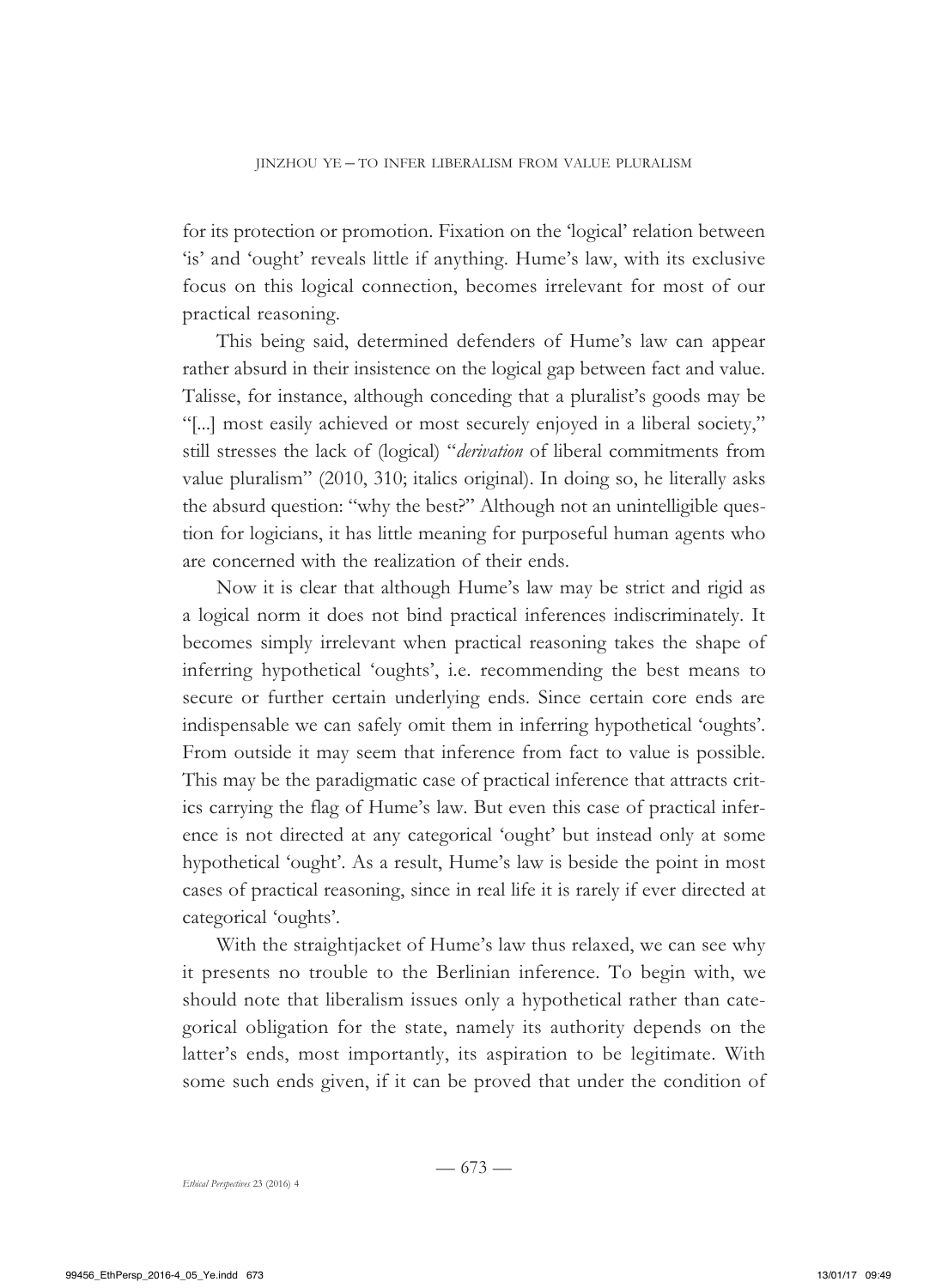pluralism they are indeed best served by a liberal arrangement, then liberalism is, following the logic of hypothetical 'oughts', necessitated by the fact of pluralism. In the above process of reasoning, Hume's law is simply irrelevant.

#### III. Pluralism as Fact and Liberalism as Value

Before entering into the substance of the Berlinian inference I now turn to another formal aspect of Talisse's objection, namely his characterization of value pluralism and liberalism as an appropriate pair of fact and value for Hume's law to apply. This is presented in assumptions (b) that value pluralism is strictly value-free and (c) that liberalism is strictly factinsensitive. As demonstrated in the previous section, Hume's law becomes irrelevant if the practical inference in question is directed at a hypothetical 'ought'. So even if value pluralism and liberalism do form such an appropriate pair of fact and value, the Berlinian inference is untroubled by Hume's law. But they form no such a pair in the first place. As a result, even if Hume's law legitimately binds practical reasoning generally – including that directed as hypothetical 'oughts' – it still presents no trouble to the Berlinian inference, since this inference contains no pair of pure fact and value to which Hume's law can apply.

Let us start with value pluralism. Although it is primarily a factual description of the life world, value pluralism nonetheless is not normatively trivial, i.e. it can have normative implications. To be normatively non-trivial it can be either value-laden or value-demanding. When a fact is value-laden it contains some value claims that are integral to its truth. A merely value-demanding fact, by contrast, does not contain such constitutive value claims. Admittedly, value pluralism can be understood as a value-laden fact and as such it can easily evade Talisse's charge of the Berlinian inference: if value pluralism is already value-laden then the inference starts from an 'ought' rather than from a mere 'is', hence not violating Hume's law.11 But this is hardly persuasive for those who do not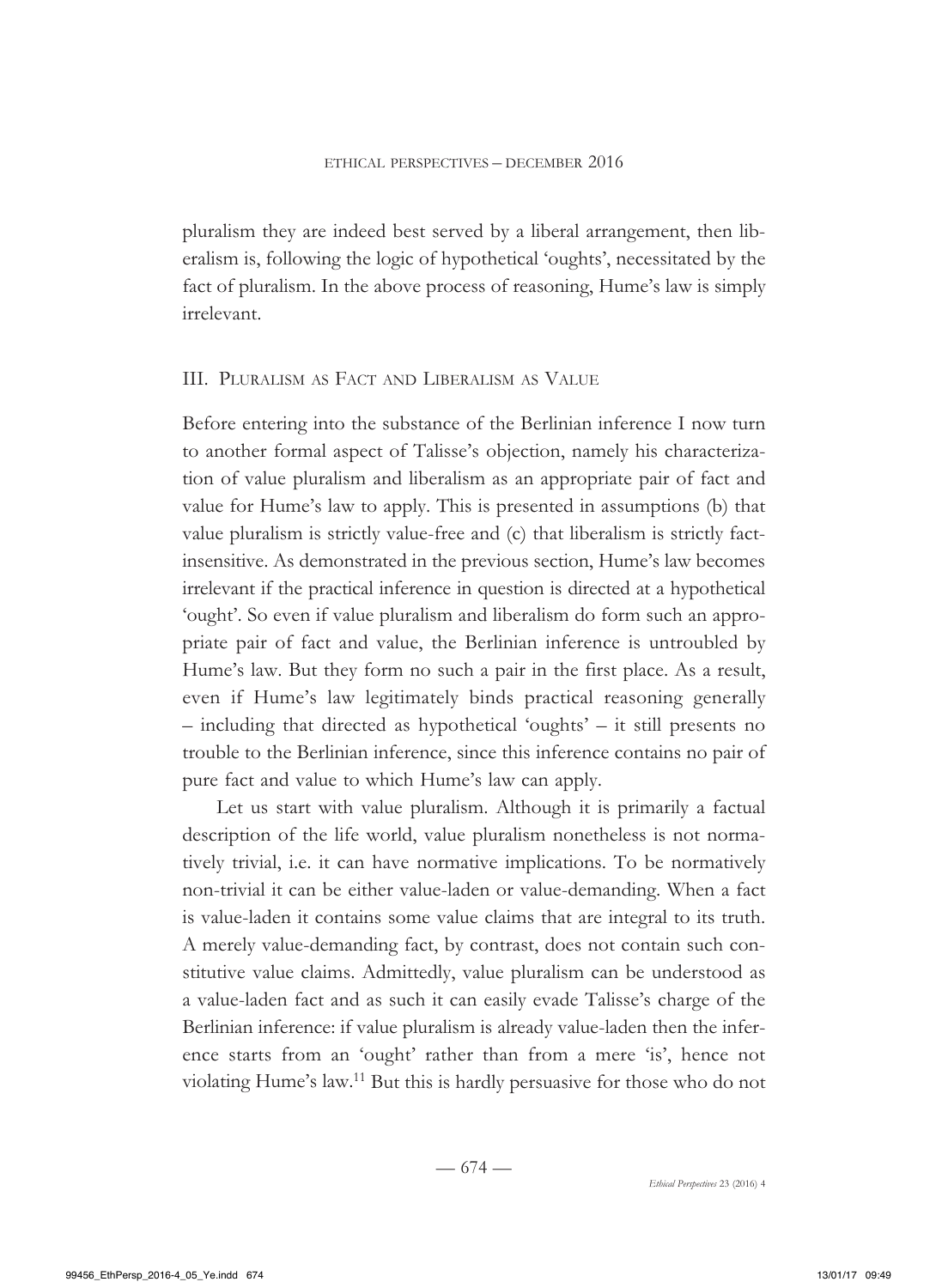share this understanding of value pluralism. More importantly, it can easily fall prey to the charge of circularity.<sup>12</sup>

Now we take value pluralism as a value-demanding but not valueladen fact. Despite its lack of constitutive value claims, value pluralism is nonetheless normatively non-trivial. Facts about our life world are generally non-trivial in this sense, in contrast to facts about the natural world. Whereas the latter rarely have normative implications, the former almost always have. This difference stems not so much from these facts themselves; instead it is the consequence of our relation with the distinct world to which they belong. As purposeful human agents we are part of the life world but not of the mere natural world. Since facts of the life world pertain either directly or indirectly to our own lives, we cannot be indifferent to them. The fact of a drowning child, for instance, is the business of the passer-by, while a fact about the pond, e.g. its colour, is generally not. Our attitude and reaction to the former influence how we view ourselves and how we stand in relation to the whole moral community; our attitude and reaction to the latter, by contrast, have no such normative implications. Consequently, facts of the life world call for different attitudes and treatment from facts of the natural world. Value pluralism constitutes just such a normatively non-trivial fact about our life world and it calls for serious recognition and proper handling.

How should we deal with the non-trivial fact of value pluralism? Although it is difficult to find a positive answer to this question, it is safe for us to negatively exclude certain options as unacceptable handling of this fact. At the very least, the attempt to suppress pluralism and to impose a monist value system onto the whole of society is generally regarded as unacceptable. When no grave social urgency is present, such a way of dealing with pluralism can amount to oppression, a serious affront to those who do not share state-promoted values. To see the matter this way is, again, not a matter of logic; instead it is some of our most cherished ends, including the maintenance of our purposeful human agency and our freedom, that render such dealing unacceptable. Value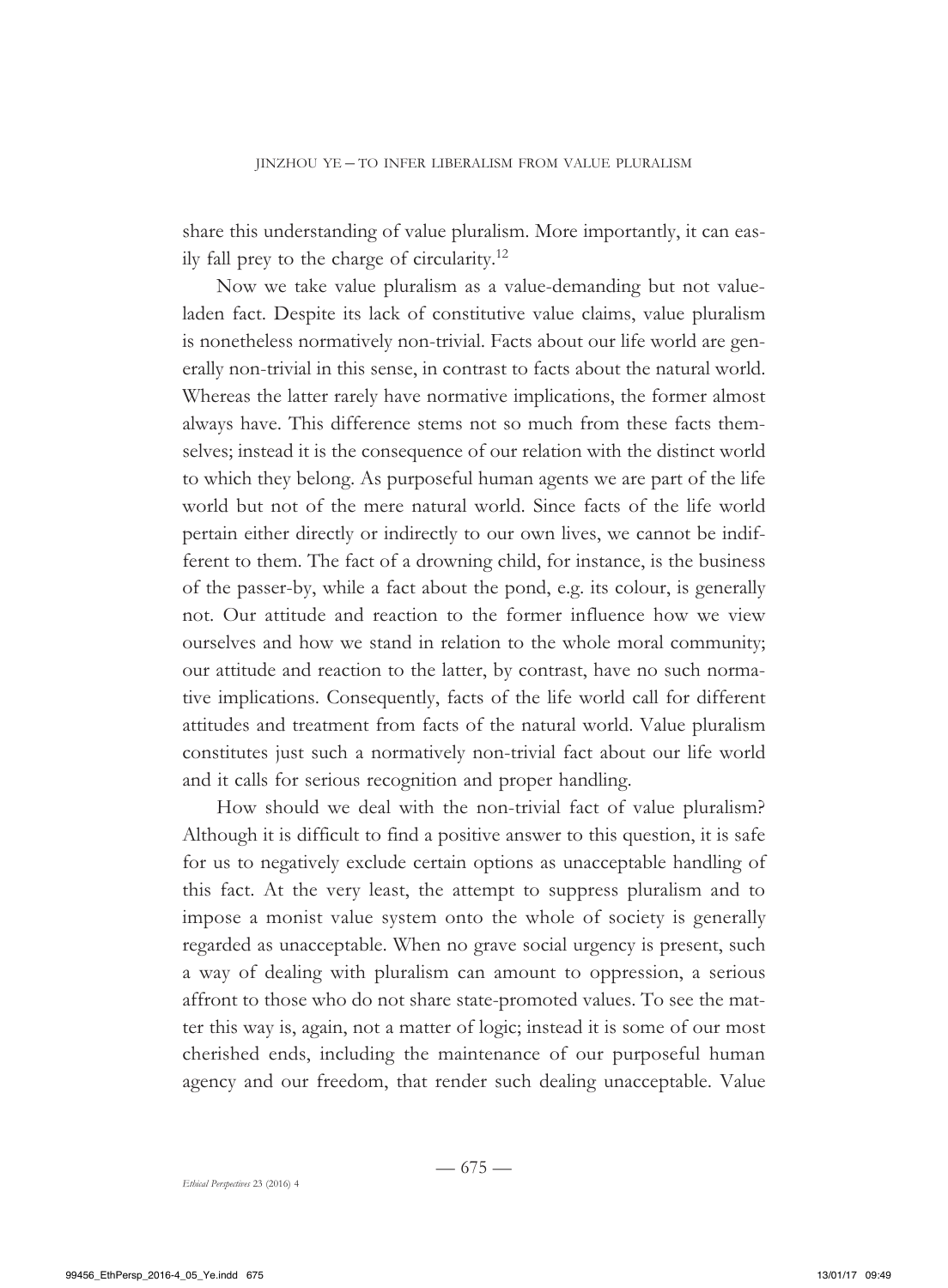pluralism, although not a value-laden fact itself, can now be used for the evaluation of political regimes. It should be noted that this evaluative capacity is not built into the truth of value pluralism; instead it stems from our moral attitudes toward the various ways of dealing with it. In a similar fashion, the fact of a drowning boy, which is also not value-laden, can be used to evaluate the actions of passers-by.

Seeing value pluralism as a normatively non-trivial fact, admittedly, does not yet make a decisive case for liberalism, but the alleged distance (in fact, a gap) between value pluralism and liberalism – as a pair of pure fact and pure value – is already shortened from value pluralism's end. Now we turn to liberalism's end to see if it can sustain that gap. Although primarily a normative commitment, liberalism is nonetheless not completely removed from factual considerations. In other words, liberalism is fact-sensitive.

The first way in which liberalism is fact-sensitive is that, as a normative aspiration, it faces factual constraints from the human world. Although these constraints do not pertain directly to its core normative aspirations, they cannot easily be shaken off. At the very least, a liberal regime should be feasible in the first place. To decide which regime type is feasible, however, it is not so much a matter of normative justifiability (of its principles of governance), instead it needs to consult the basic structure of human social life and the relevant resources necessary for the regime to survive.13 Needless to say, all these are factual rather than normative matters. Relatedly, a liberal regime should be able to maintain its own stability so that it can be a decent and attractive regime for its citizens. To be able to maintain this stability, again, the regime needs to consult the basic facts of the given society. Admittedly, the consideration of feasibility and stability does not constitute a normative constraint on liberalism, but we should note that liberalism is not exclusively a normative project in the first place. Pragmatic considerations are also important to liberalism, as with all other forms of political arrangement.

The second way in which liberalism is fact-sensitive is that it represents a hypothetical 'ought' for the state. As made clear above, the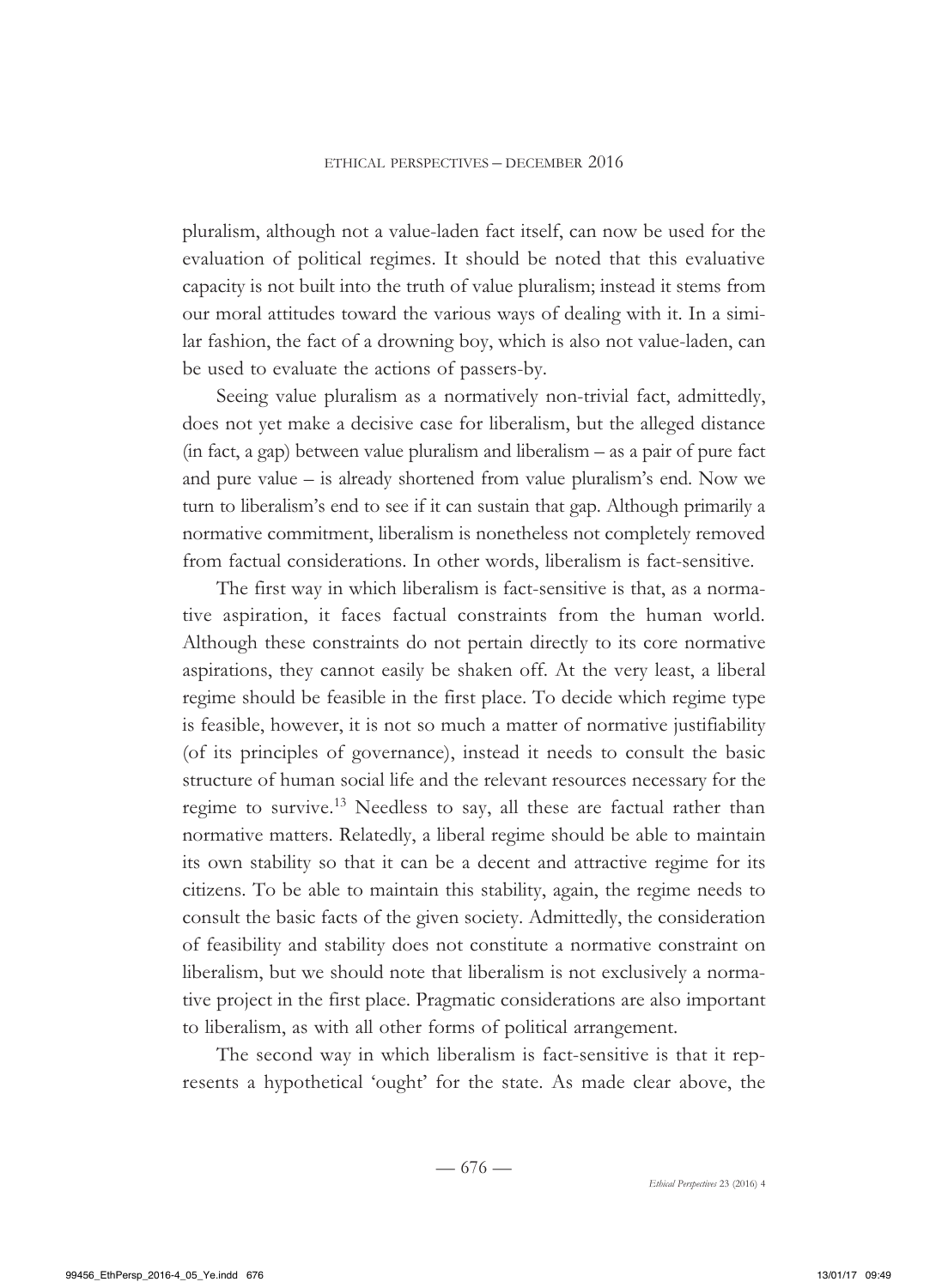inference of a hypothetical 'ought' essentially centres on the selection of the best means to secure or promote some given ends. If someone wants to persuade the people of a given society of the superiority of liberalism they need to demonstrate that their basic ends can be best served by adopting a liberal order. Clearly this demonstration much depends on what these ends are and under what condition the society lies. Besides intrinsically normative ends, e.g. the honouring of liberty and equality, there are also more pragmatic ends that are nonetheless indispensable, e.g. peace and stability, the successful accommodation of competing claims, etc. Attending to ends of the latter sort, the liberal order cannot stick exclusively to normative considerations. The cultural, historical and sociological condition of the society also affect how well the political order serves its ends. It is much easier, for instance, to maintain solidarity in a homogenous society than in one that is deeply divided by cultural and religious disagreements. Again, this factor is factual rather than normative. Lastly, since liberalism stands for a hypothetical 'ought', its authority is largely derived from the 'fact' that it best performs the task of serving the ends of the society. Whether a liberal order can indeed be the best is an empirical rather than normative question.

Thus viewed, liberalism has to be attentive to crucial facts about the human world although it is not in itself a factual description of it. Needless to say, pluralism is precisely one of those crucial facts of the human world. As a result, a liberal order has to respect this fact in order to be viable and decently stable. What is more, pluralism constitutes one of the crucial social conditions under which the regime is required to perform its task, namely to secure and to promote the core ends of the society. A liberal order, if it aspires to be superior to alternative political arrangements, has to demonstrate its superiority in promoting these ends under the condition of pluralism.

Now liberalism is in many important aspects fact-sensitive, so the alleged distance between value pluralism and liberalism – as a pair of pure fact and pure value – is now significantly shortened from liberalism's end.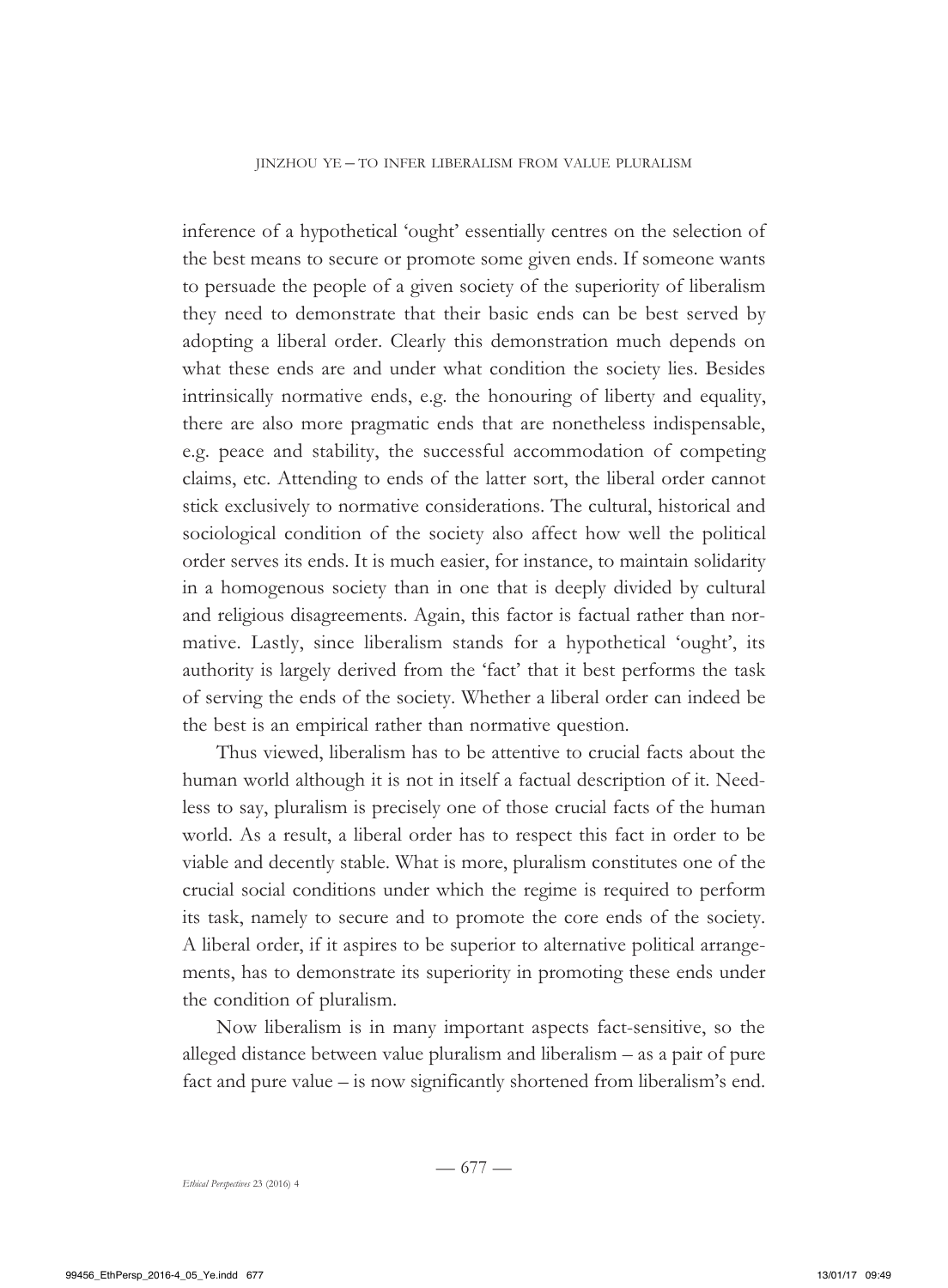With the distance thus shortened from both ends, there is no longer any gap between them. Now, even if Hume's law is a legitimate norm to all practical inferences it still cannot prohibit the inference of liberalism from pluralism. The authority of Hume's law ultimately derives from the gap it diagnoses between the premise and the conclusion of the inference, i.e. between a pair of normatively trivial fact and fact-insensitive values. This characterization, we now know, does not apply to value pluralism and liberalism as involved in the Berlinian inference. As a result, Hume's law is once again beside the point.

#### IV. Tension Between Value Pluralism and Liberalism

Now we can turn to Talisse's third charge concerning the Berlinian project, namely that value pluralism clashes with liberalism in its basic logic. This charge consists of two sharp contrasts: (i) whereas value pluralism permits a wide range of ways of life, a liberal order seriously restrains this range; (ii) whereas liberalism elevates some core value like justice or autonomy as lexically prior to others, value pluralism firmly resists any such rank-ordering. It should soon become clear that in drawing these contrasts, Talisse carelessly lumps together different strands of liberalism and different versions of value pluralism, which ought nonetheless to be distinguished from each other. Once these misconceptions are straightened out the alleged clash between the two disappears.

We can start with value pluralism. Although it is not uncommon for theorists to understand value pluralism in a radical manner, it need not be so understood. Value pluralism, at least as Berlin understands it, does not mean relativism. While goods are irreducibly many and correspondingly there are many different ways of life, value pluralism still maintains a certain common (minimal) moral horizon below which no way of life should fall (Riley 2001, 285). The idea of a common moral horizon is not a positive one. What gives this idea its content is not so much any positive value that everyone is expected to endorse; instead it depends on some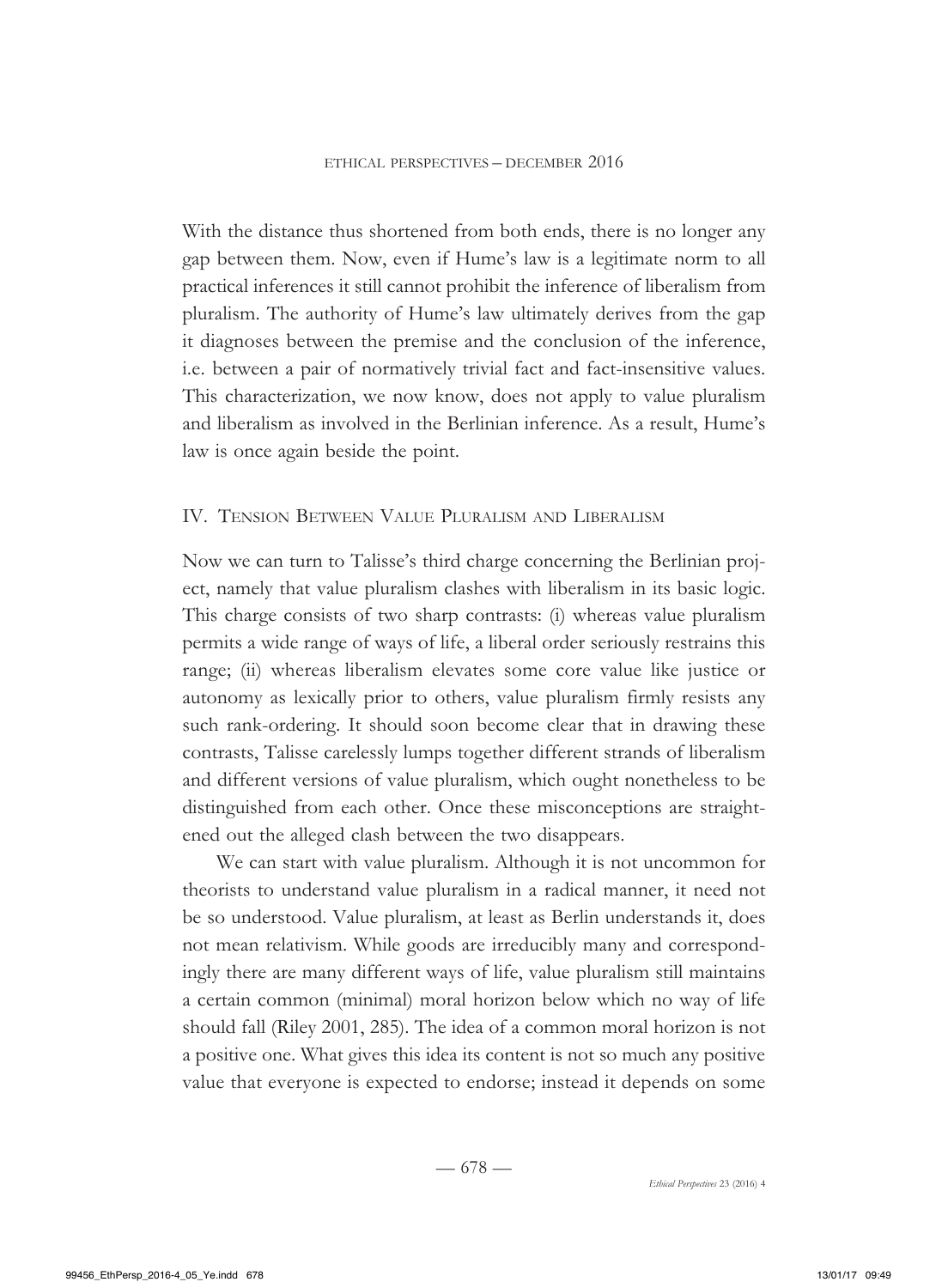universal "*summum malum*, the great evils of the human condition" (Galston 2009, 96). Central among these great evils is imprisonment, the deprivation of one's basic liberties (Galston 2005, 50; 56). With this common moral horizon in place, value pluralism cannot allow as many ways of life as a relativist can.

Secondly, value pluralism does not forego the pragmatic concern for a stable political order. It recognizes that without the legal and political protection of a decent political order, citizens can hardly expect to sustain their ways of life (Galston 2004, 142; 145). This point is not unrelated to the previous one. Although people may have very different ways of life, they commonly recognize the need of a peaceful and stable political order, since without it they would probably be haunted by many grave evils. While this consideration does not make it into the common moral horizon, it is still generally endorsed as a practical necessity.<sup>14</sup> Following these two considerations, we can see that value pluralism recognizes as permissible only a restrained rather than unlimited range of ways of life. As a result, the alleged distance between value pluralism and liberalism with regard to this range is significantly shortened from pluralism's end.

Now we turn to liberalism. The permissible range of ways of life under a liberal political order is, in turn, not as narrow as commonly supposed. To understand this, we need to introduce a distinctive strand of liberalism, namely defensive liberalism, as advocated by Berlin and Galston.<sup>15</sup> As the name indicates, it prescribes a liberal order that serves primarily to defend citizens' negative liberty or 'expressive liberty', i.e. their liberty to lead "[...] their lives as they see fit [...] in accordance with their own understanding of what gives life meaning and value" (Galston 2002, 3; 2005, 2-6) To this end it emphatically resists the impulse of the state to meddle with the internals of citizens' life.

The opposite of 'defensive liberalism' is what might be called 'offensive liberalism'. The difference between the two lies primarily in their distinct strategy to justify the liberal political order, which concerns citizens' own way of life vis-à-vis the political order. "Offensive justification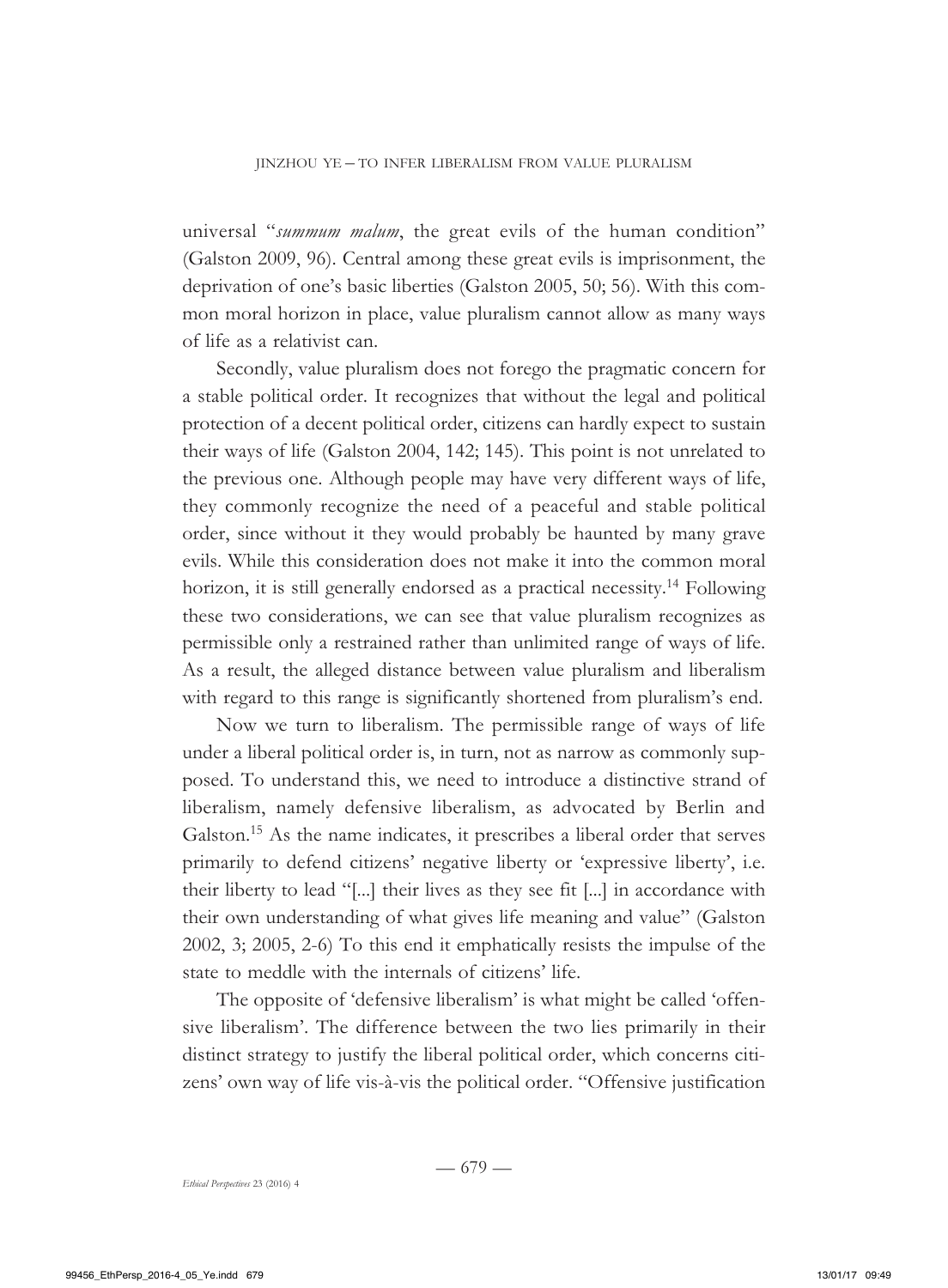is addressed to those who are not (yet) leading that life" and seeks to proselytize them into it; "[...] defensive justification, by contrast, is offered by or on behalf of people who are already leading a way of life" and to protect it against external pressure (Galston 2002, 54). Unlike offensive liberalism that seeks to persuade (if not convert) the whole society into a (roughly) liberal way of life, defensive liberalism is motivated to protect a sufficiently spacious life space for citizens, within a certain "range of legitimate variation" (Galston 2002, 3; 2005, 12; 45; 95). Within this protected space citizens can lead their lives as they see fit, immune from external offensive pressures, either from the state or from other citizens.

In defensive liberalism, a certain way of life is permissible as long as it stays within the "range of legitimate variation". This range is rather spacious as it puts onto citizens no constraint other than avoidance of grave evils (Galston 2005, 12). It is roughly the whole space as long as it is above the common moral horizon of value pluralism (Galston 2005, 45). As a result, the permitted range of ways of life under defensive liberalism is by no means compromised. Now, the alleged distance between value pluralism and liberalism with regard to this range is once again shortened from liberalism's end. As a result, the seeming contrast between them is only apparent rather than real.

Now we come to the second alleged contrast between value pluralism and liberalism, namely their contradicting attitudes towards some master value. Mainstream liberalism, as Talisse correctly observes, typically elevates some core value as lexically prior to others, which is at odds with the central tenet of value pluralism. But is this necessarily the case for all strands of liberalism? It should soon become clear that only offensive forms of liberalism need to rank-order their values while defensive liberalism can dispense with this rank-ordering. As mentioned above, offensive liberalism typically seeks to promote – if not impose – the liberal way of life upon the whole society. Upfront, perhaps, no liberal – especially no Rawlsian political liberal – would admit to being liberal in this offensive sense. But the matter is not so simple.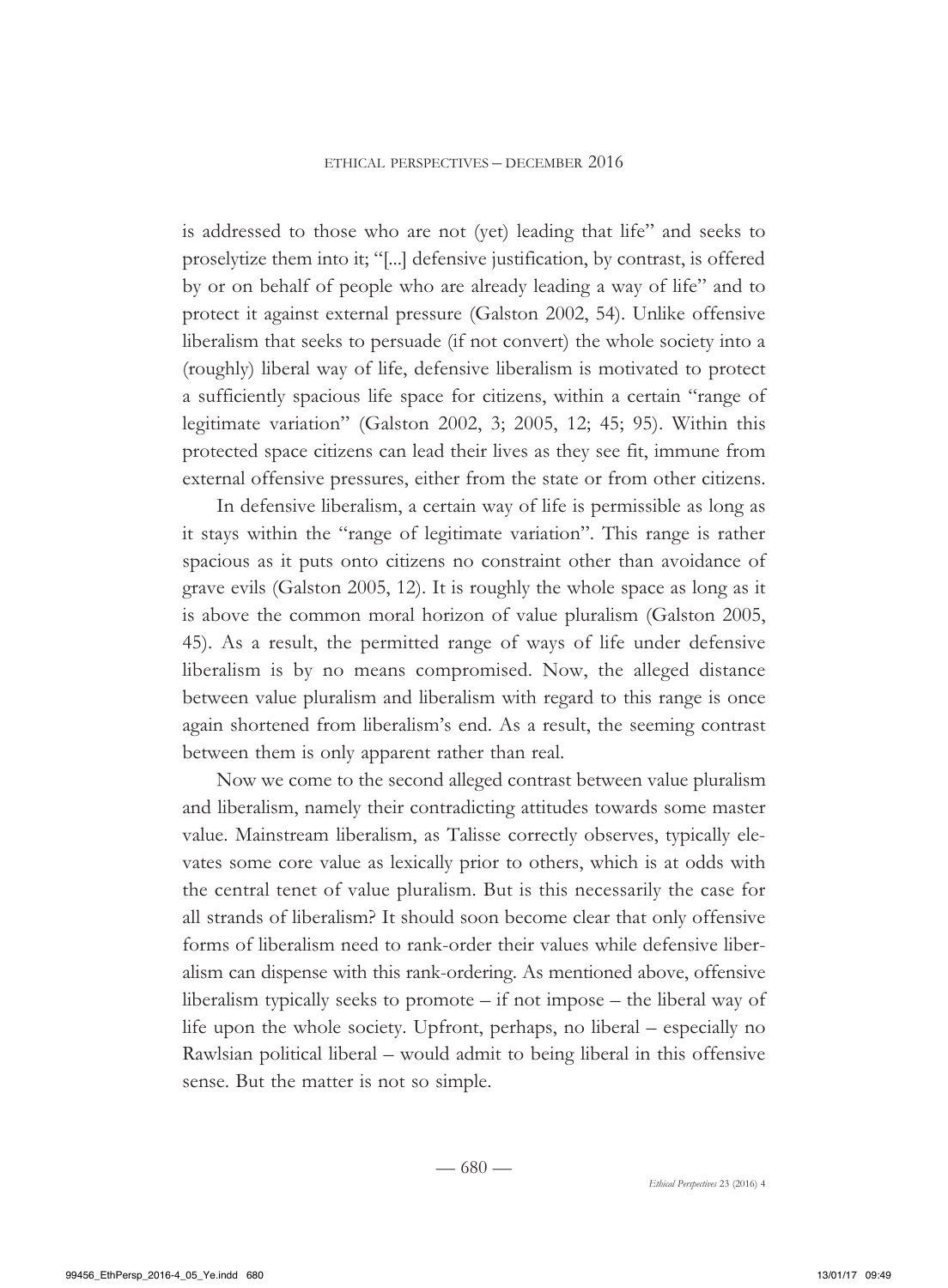We can note that the seemingly freestanding, 'political' liberalism in fact adopts an offensive strategy to justify the liberal order. This is evidenced by a sort of value monism that underlies political liberalism. "For a value theory to be monist, it either a) reduces goods to a common measure or b) creates a comprehensive hierarchy or ordering among goods" (Galston 2002, 6). Although political liberalism is motivated by the recognition of reasonable pluralism, it still preserves justice as the "first virtue of social institutions" and hence stands for a monist position (Galston 2002, 8). In virtue of its preservation of the lexical ordering of values, political liberalism belongs to the category of liberal monism.

It is natural for liberal monism to employ the offensive strategy in its own justification. Take again Rawlsian political liberalism as the example. Although it refrains from meddling with the various moral, philosophical and religious comprehensive doctrines of citizens, it places a rather thick, liberal constraint on all of them.16 What is more, the polity in political liberalism has the duty as well as the authority to enforce a list of characteristically liberal rights and provisions.17 While it is a relatively short list, it still significantly exceeds the list of basic goods in value pluralism (Galston 2005, 12). As a result, citizens' life spaces as protected by defensive liberalism are now open to state interference. For those whose life space is (at least partially) encroached by the polity they can legitimately feel offended.

Unlike political liberalism, defensive liberalism is pluralist in nature. It refrains from elevating any value as lexically prior. In virtue of this one can call it liberal pluralism. Clearly, there is no real clash between this form of liberalism and value pluralism. But one may wonder in what sense it is still a species of liberalism? The major task of liberal pluralism is, as observed above, to protect citizens' expressive liberty, i.e. to protect their life spaces against external pressure. Since liberal pluralism places its central emphasis on the protection of citizens' expressive liberty, it clearly qualifies as liberal in the broad sense<sup>18</sup>.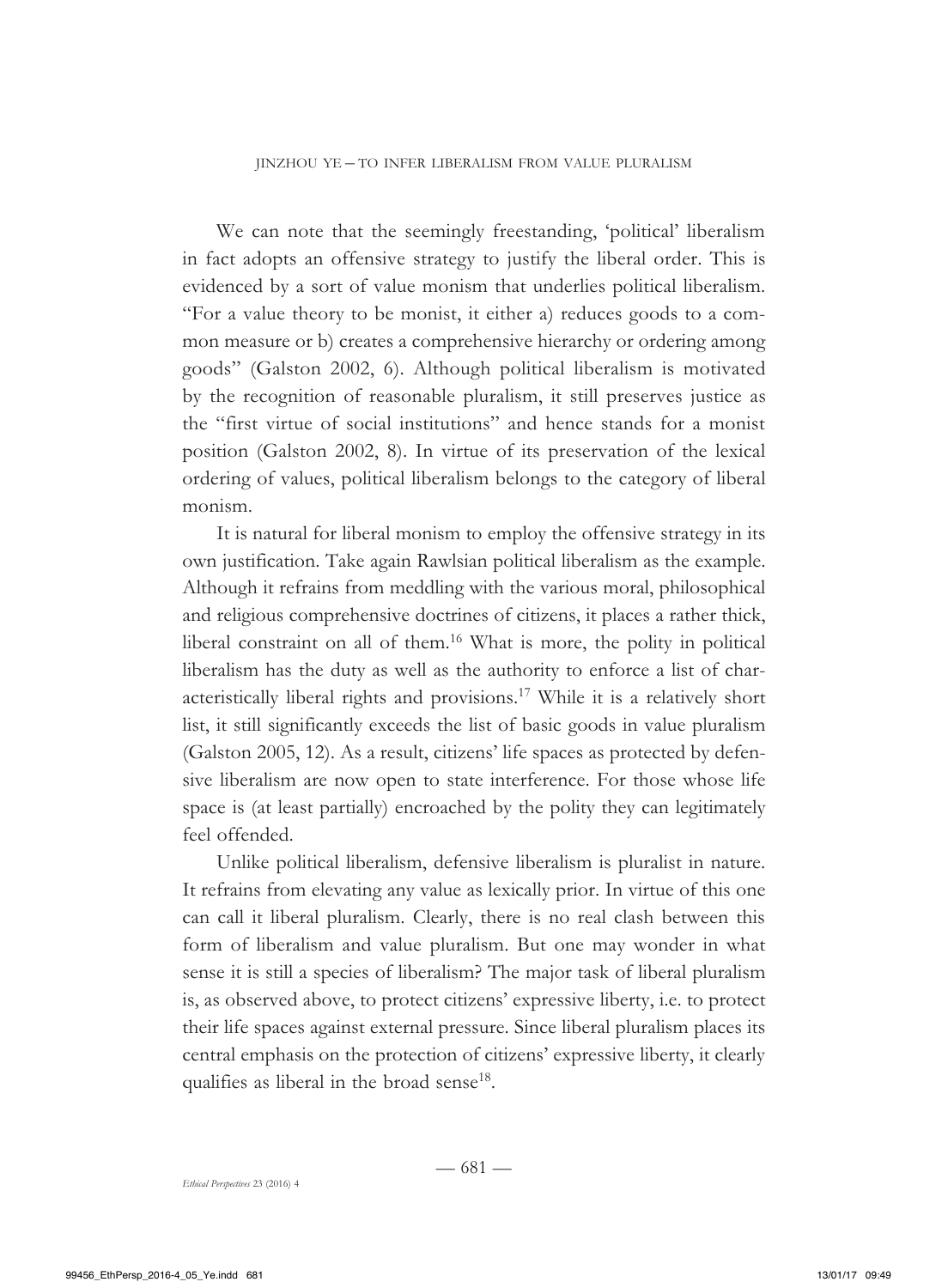Till now it is clear that Talisse fails to notice the crucial difference between different types of liberalism and value pluralism. Whereas he has in mind an offensive form of liberalism and a radical version of value pluralism, Berlin and Galston advocate a 'defensive' form of liberalism and a 'restrained' version of value pluralism. As we have demonstrated, the latter two cohere well with each other. As a result, the alleged clash between liberalism and value pluralism is apparent rather than real.

#### V. Negative Defence of Liberalism

The preceding sections of this article are devoted to the rebuttal of Talisse's objection to the Berlinian inference. It is primarily a formal and negative endeavour. At best it renders Talisse's objection mistaken; little is done to positively establish the Berlinian inference. So I turn now to a concrete strategy to implement the Berlinian inference, namely the strategy devised by Galston. Before focusing on the details, it will be helpful to first note the negative nature of the Berlinian inference, as exhibited in its premise and conclusion as well as in its basic logic.

First, the premise of the inference, namely value pluralism, is a negative rather than positive thesis. Its point is not about positive aspects of the life world, e.g. that values are plural, but is expressed instead in negative forms: that values can be incommensurable or that comprehensive rank-ordering of values is impossible. Consequently, it gives rise to negative rather than positive practical implications: it recommends constraints on moral and political actions rather than the pursuit or promotion of any positive goods.<sup>19</sup> Value pluralism is also negative in a second sense, namely it is a restrained rather than radical thesis. Although values are irreducibly many, value pluralism does not mean relativism.

As for the conclusion of the inference, namely liberalism, we take only its defensive variant here. Defensive liberalism, as introduced in the previous section, is dedicated to the protection of citizen's expressive liberty rather than the promotion of any positive values like justice. Its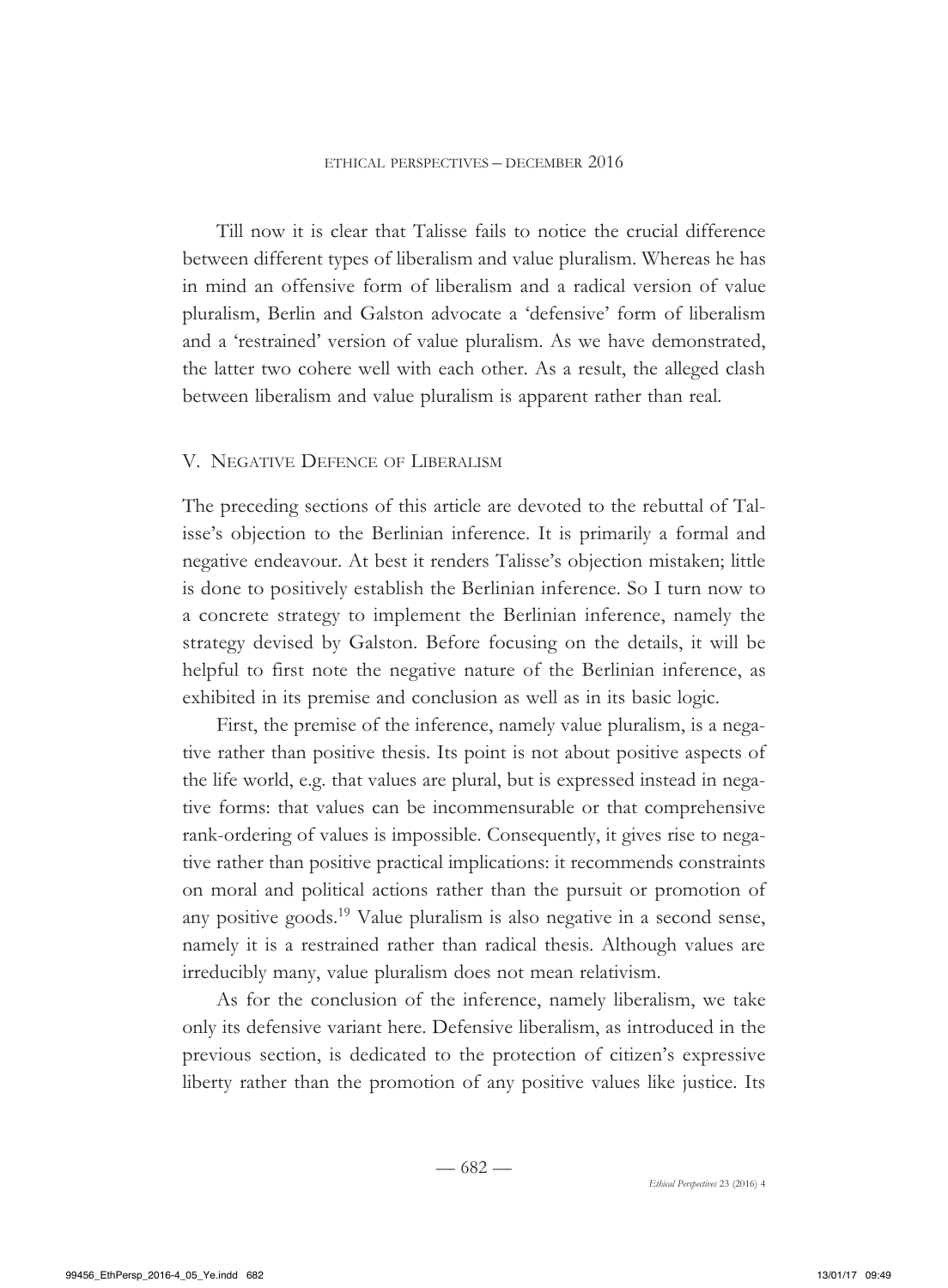point is not so much about promoting the expressive liberty of citizens; instead it is about defence against external, offensive pressure. This is the first sense in which liberalism is negative. A second sense is that expressive liberty is itself a negative value. This liberty is not so much the freedom *to* carry out a certain life plan, but instead the freedom *from* others' interferences. Admittedly, it can sometimes take the form of 'liberty *to*', i.e. citizens' liberty to lead "their lives as they see fit" (Galston 2002, 3; 2005, 2-6). But this does not mean autonomy, which is nonetheless commonly advocated by liberals.<sup>20</sup> The reason is that autonomy is not a necessary component of all permissible ways of life; in some cases it is even excluded. The point of expressive liberty is that people are left alone to their own ways of life, and no external pressure is allowed to interfere in the internals of their life. Clearly it is a negative value.

Now we turn to the negative logic of the inference. Recall that a common moral horizon exists within the irreducible plurality of values. What defines this horizon is a set of very basic human goods, the deprivation of which leads to great evils (Galston 2005, 12). It is with reference to these great evils that normative prescriptions are issued, namely we are required/recommended to avoid causing these great evils. What drives the inference forward is not the positive promotion of these basic values, but instead the negative avoidance of causing evils (i.e. deprivation of these basic goods). In Berlin, for instance, the "[...] rejection of human imprisonment is the core of [...] negative liberty" (Galston 2002, 56).

More generally "[...] the value-pluralist argument for negative liberty rests on the insufficiency of the reasons typically invoked in favour of restricting it" (Galston 2002, 58). In line with this negative logic, Galston devises a negative strategy, namely the strategy of elimination, to implement the Berlinian inference. The central idea is that "[...] pluralism defeats all non-liberal options" (Talisse 2010, 310), i.e. given the truth of pluralism, all non-liberal orders are excluded as unreasonable. With illiberal orders thus excluded, the liberal order becomes the only option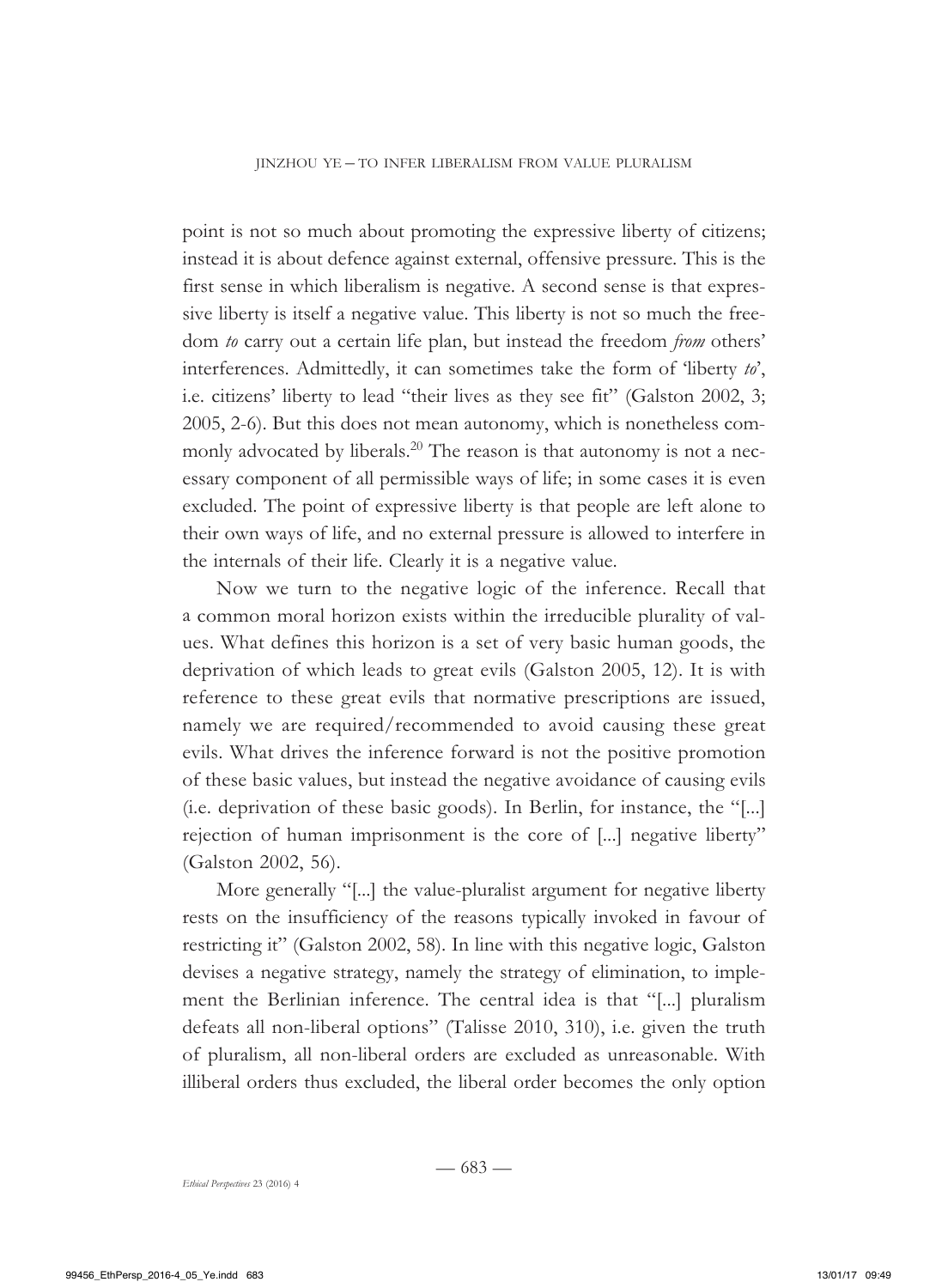left. In this manner liberalism is necessitated by pluralism, hence the Berlinian inference.

This is a negative, indirect argument. Talisse discovers two major difficulties in it: (i) the strategy of elimination needs to be complete, i.e. it should defeat all alternatives to liberalism (Talisse 2010, 310-301), but Galston only manages to exclude illiberal orders and leaves untouched anarchism and libertarianism; (ii) the unreasonableness of illiberal regimes cannot be rigorously derived from the fact that citizens generally make a claim to expressive liberty. Clearly (ii) invokes Hume's law to make its case. As I have demonstrated in section II, Hume's law is rarely if ever relevant to our practical reasoning. In most cases, practical reasoning takes the shape of inferring hypothetical 'oughts', i.e. 'oughts' directed at the preservation or promotion of the underlying end of the agent. Hence the assessment of practical reasoning should focus more on the appropriateness of these underlying ends and the effectiveness of the resulting course of action in serving these ends. Galston's argument is not problematic since it sees that in depriving our expressive liberty, the regime unduly frustrates our reasonable "[...] human desire to go our own way in accordance with our own desires and beliefs" (Talisse 2010, 311). More importantly, in so doing the regime frustrates its own reasonable aspiration to be legitimate, namely to be accepted by the people.

Difficulty (i), namely the issue of incomplete exclusion, in turn is only apparent rather than real. It is true that non-liberal orders like anarchism and libertarianism are not rendered unreasonable by Galston's argument since they do not unduly deprive citizens of expressive liberty.<sup>21</sup> But we should note that the strategy of elimination is not exclusively focused on normative matters, it also cares about pragmatic considerations. Anarchism can be excluded since it is not a practically viable option (Talisse 2010, 311). As pointed out in preceding section, value pluralism recognizes the need of a decently stable moral and political order. Libertarianism, on the other hand, does not need to be excluded: on the matter of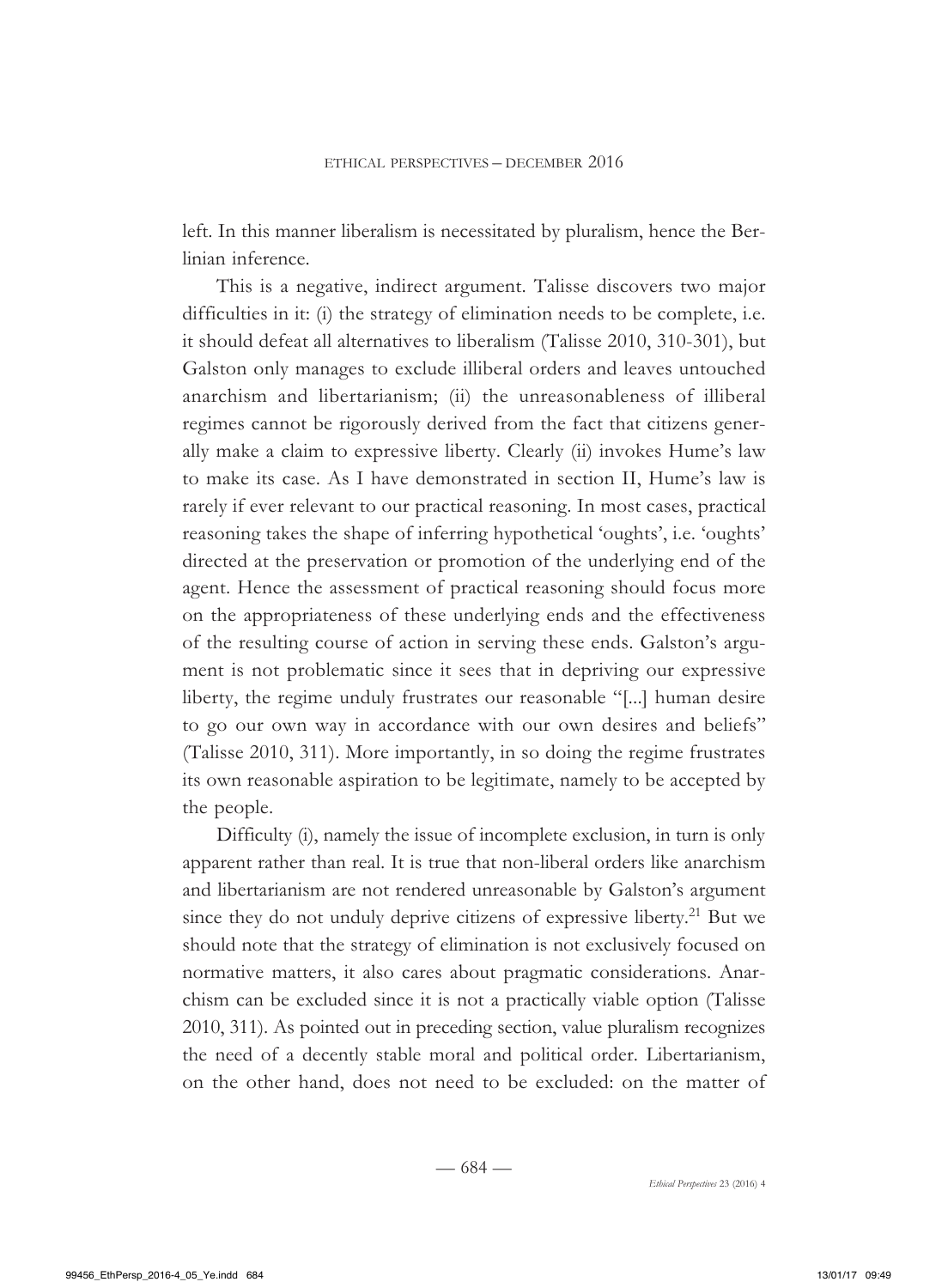protecting negative liberty it is not too different from defensive liberalism. In virtue of its firm protection of negative liberty, libertarianism can fall into the broad defensive liberal category. To be sure, libertarianism is not equivalent to liberal pluralism since it allows unbridled market forces to enter into the life spaces of citizens, which liberal pluralism is determined to resist in the same way as it resists interference from the state. Taking these clarifications into account, we can see that anarchism and libertarianism are also excluded by Galston's elimination strategy. As a result, the Berlinian inference is successfully implemented.

#### VI. Conclusion

Thus far I have engaged Talisse's critique of the Berlinian effort to infer liberalism from value pluralism. Devastating as it may seem, it is a misplaced critique since all the core assumptions it relies on turn out to be problematic. Talisse invokes Hume's law to launch his attack, but he fails to see that Hume's law is not a legitimate norm that applies to all cases of practical reasoning. In assessing the validity of the Berlinian inference, it is simply beside the point. In characterizing value pluralism as liberalism's false friend, he also carelessly lumps together different types of value pluralism and liberalism that should nevertheless be separated. As a result, Talisse's objection is 'largely mistaken', hence the Berlinian inference is at least partly defensible.

#### WORKS CITED

- Aikin, Scott F. and Robert Talisse. 2016. "Pragmatism and Pluralism Revisited." *Political Studies Review* 14/1: 17-26.
- Allen, Paul, III. 1982. "A Critique of Gewirth's 'Is-Ought' Derivation." *Ethics* 92/2: 211-226.
- Arneson, Richard J. 2009. "Value Pluralism Does Not Support Liberalism." *San Diego Law Review* 46/925: 925-940.
- Crowder, George. 2007. "Two Concepts of Liberal Pluralism." *Political Theory* 35/2: 121-146.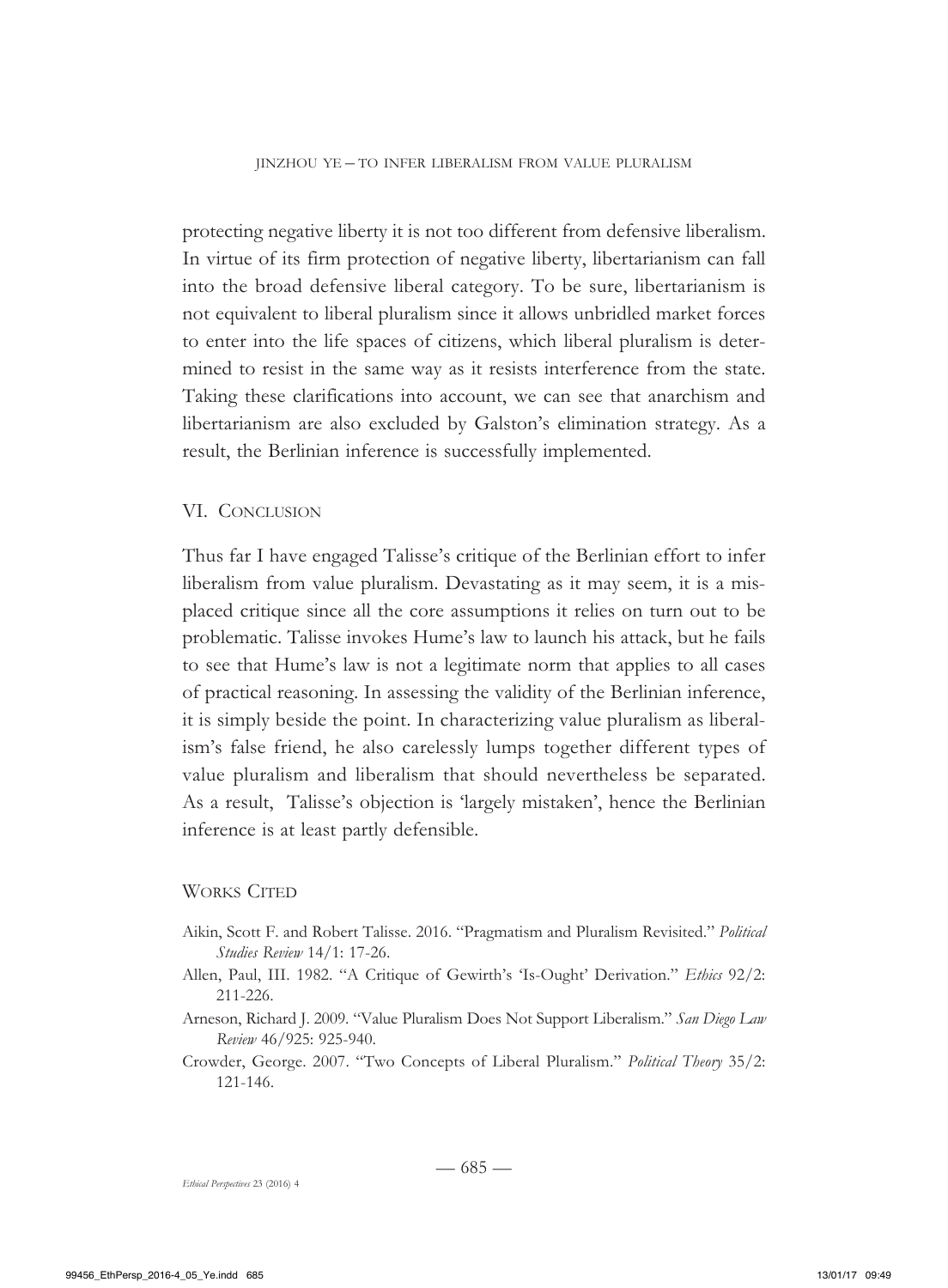- Crowder, George. 2014. "Value Pluralism, Diversity and Liberalism." *Ethical Theory and Moral Practice* 18/3: 549-564.
- Galston, William A. 2002. *Liberal Pluralism: the Implications of Value Pluralism for Political Theory and Practice*. Cambridge: Cambridge University Press.
- Galston, William A. 2004. "Liberal Pluralism: a Reply to Talisse." *Contemporary Political Theory* 3/2: 140-147.
- Galston, William A. 2005. *The Practice of Liberal Pluralism*. Cambridge: Cambridge University Press.
- Galston, William A. 2009. "Moral Pluralism and Liberal Democracy: Isaiah Berlin's Heterodox Liberalism." *The Review of Politics* 71/1: 85-99.
- Gewirth, Alan. 1973. "The 'Is-Ought' Problem Resolved." *Proceedings and Addresses of the American Philosophical Association* 47: 34-61.
- Gray, John. 1998. "Where Pluralists and Liberals Part Company." *International Journal of Philosophical Studies* 6/1: 17-36.
- Hampshire, Stuart. 1949. "Fallacies in Moral Philosophy." *Mind* 58/232: 466-482.
- Hudson, William D. 1969. *The Is-Ought Question*. London: Macmillan.
- Kekes, John. 1993. *The Morality of Pluralism*. Princeton, NJ: Princeton University Press.
- MacIntyre, Alasdair C. 1959. "Hume on 'Is' and 'Ought'." *The Philosophical Review* 68/4: 451-468.
- Moore, Matthew J. 2009. "Pluralism, Relativism, and Liberalism." *Political Research Quarterly* 62/2: 244-256.
- Myers, Ella. 2010. "From Pluralism to Liberalism: Rereading Isaiah Berlin." *The Review of Politics* 72/4: 599-625.
- Nagel, Thomas. 1978. "The Justification of Equality." *Crítica: Revista Hispanoamericana De Filosofía* 10/28: 3-31.
- Pavel, Carmen. 2007. "Pluralism and the Moral Grounds of Liberal Theory." *Social Theory and Practice* 33/2: 199-221.
- Putnam, Hilary. 2002. "The Entanglement of Fact and Value." In *The Collapse of the Fact/Value Dichotomy and Other Essays*, 28-45. Cambridge, MA: Harvard University Press.
- Rawls, John. 1985. "Justice as Fairness: Political Not Metaphysical." *Philosophy & Public Affairs* 14/3: 223-251.
- Rawls, John. 1996. *Political Liberalism*. New York: Columbia University Press.
- Riley, Jonathan. 2001. "Interpreting Berlin's Liberalism." *The American Political Science Review* 95/2: 283-295.
- Talisse, Robert. 2010. "Does Value Pluralism Entail Liberalism?" *Journal of Moral Philosophy* 7/3: 303-320.
- Talisse, Robert. 2011. "Value Pluralism and Liberal Politics." *Ethical Theory and Moral Practice* 14/1: 87-100.
- Talisse, Robert. 2012. *Pluralism and Liberal Politics*. New York: Routledge.
- Thunder, David. 2009. "Why Value Pluralism Does Not Support the State's Enforcement of Liberal Autonomy: a Response to Crowder." *Political Theory* 37/1: 154-160.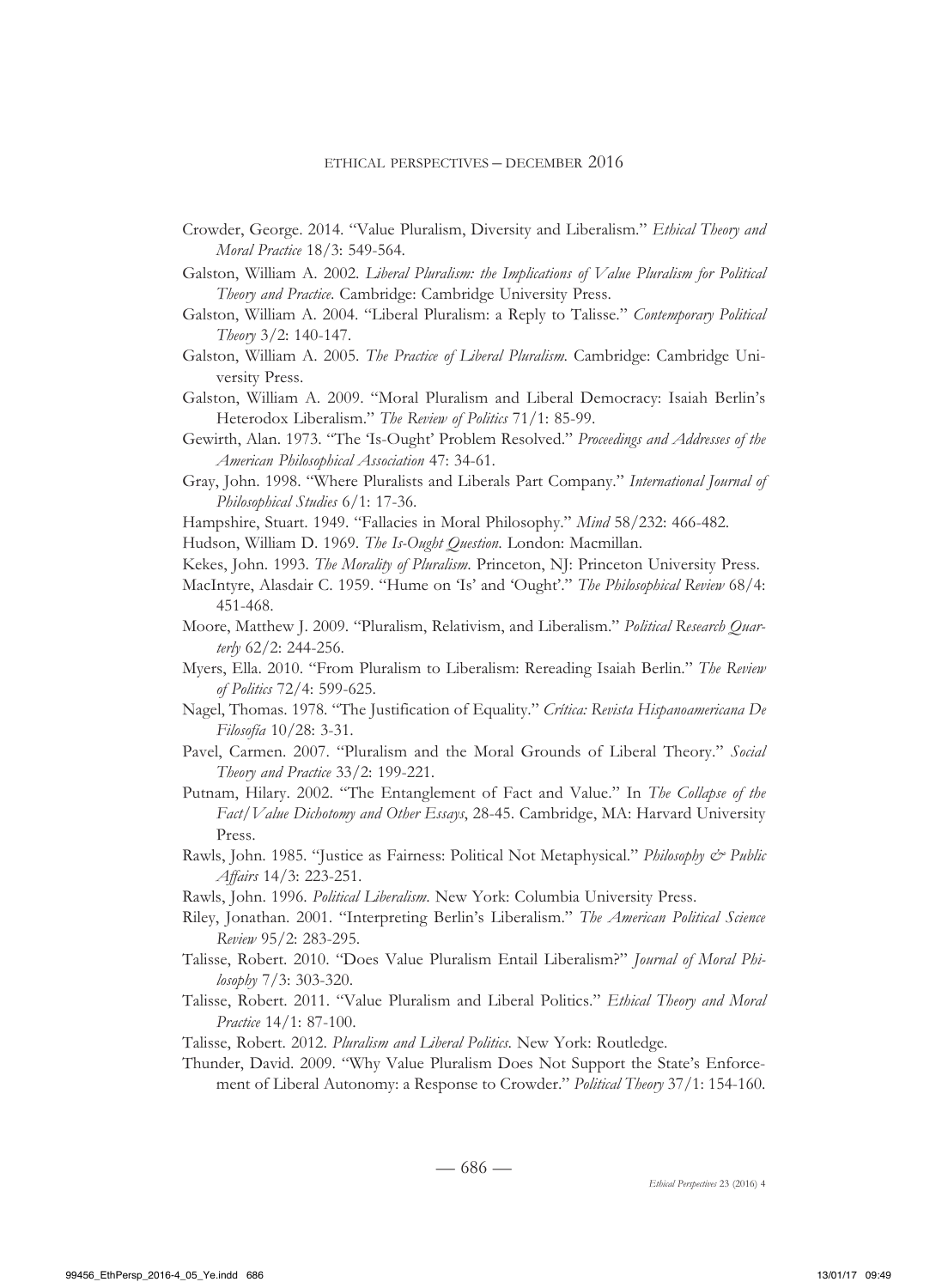Wenar, Leif. 1995. "Political Liberalism: An Internal Critique." *Ethics* 106/1: 32-62.

Wiens, David. 2015. "Political Ideals and the Feasibility Frontier." *Economics and Philosophy* 31/3: 447-477.

Yalden-Thomson, David C. 1978. "Hume's View of 'Is-Ought'." *Philosophy* 53/203: 89-93.

#### **NOTES**

1. There are several variations within the broad spectrum of value/moral pluralism, ranging from epistemological to metaphysical (Aikin and Talisse 2016, 20-21; Moore 2009, 245-248).

2. This strand of liberalism is sometimes called 'pluralistic liberalism' (Pavel 2007, 202); here I follow Galston (2002; 2005).

3. Being pluralists themselves, Gray and Kekes refute the connection between pluralism and liberalism (1998; 1993). Drawing on Gray, Talisse sees the Berlinian inference as doomed (2010). Arneson provides a similar critique (2009).

4. Moore, for instance, sees relativism as the necessary consequence of hard value pluralism (2009).

5. Myer provides a thoroughly practical interpretation of Berlin's value pluralism, based on his account of judgment. Within the pluralistic human horizon, it is our principled but contextualized judgment instead of any foundational absolute that guides our practical life (2010).

6. Theorists have long been debating on the interpretation of Hume as well as on the soundness of the is-ought principle (Hudson 1969). The so-called Hume's law may be a misinterpretation of Hume's words (Yalden-Thomson 1978). The strict dichotomy between fact and value has been challenged (MacIntyre 1959; Hampshire 1949; Putnam 2002). Here I focus on Gewirth's Kantian argument as it represents the best effort to positively establish the inference from 'is' to 'ought' (1973).

7. Practical reasoning typically involves judgment, since reason alone is often insufficient as a guide. This is especially the case with value pluralism (Myers 2010).

8. "A context is structured when it is constituted by laws or rules which determine certain existential or practical necessities" (Gewirth 1973, 42).

9. The dilemma of commitment can arise when multiple interpretations are possible: in order to infer some singular 'ought' from an indefinitely structured context ('is') one has to rely on some pre-commitment to that very 'ought'. In such a manner the expected inference of 'ought' from 'is' turns out to be circular (Gewirth 1973, 43). Talisse's charge of the liberal pluralist inference as circular employs this same line of argument (2010, 309; 313)

10. Allen (1982, 214) offers a concise and fair summary of Gewirth's argument.

11. This is in fact the route Crowder takes (2014, 558).

12. Crowder's incorporation of 'coherence' into the idea of value pluralism faces exactly this charge (2014, 562). His rebuttal is less than convincing.

13. Wiens provides a systematic account of resources necessary for moral/political ideals to be feasible (2015).